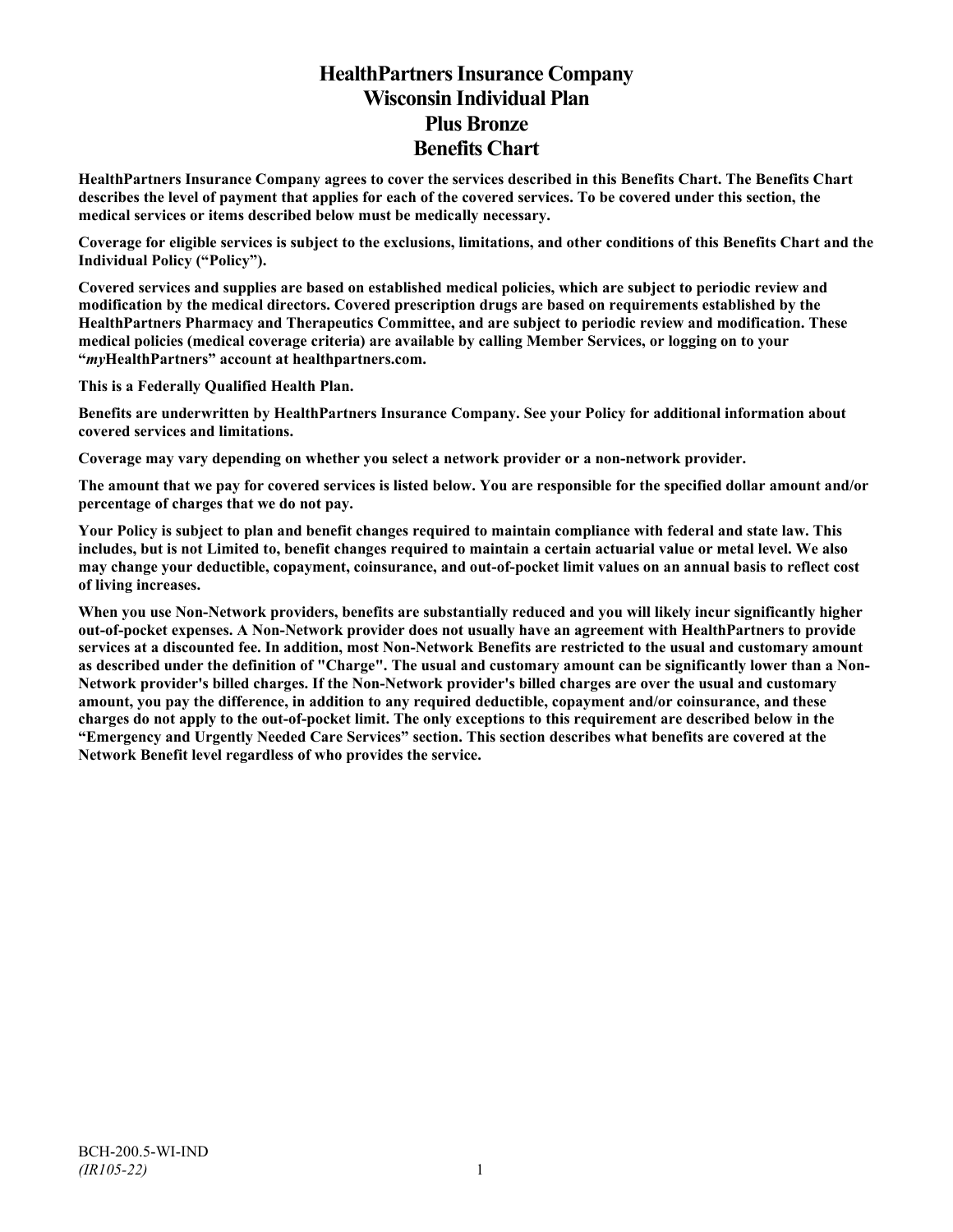# **These definitions apply to the Benefits Chart. They also apply to your Policy.**

| <b>Biosimilar Drug:</b> | A prescription drug, approved by the Food and Drug Administration (FDA), that the FDA has<br>determined is biosimilar to and interchangeable with a biological brand name drug. Biosimilar<br>drugs are not considered generic drugs and are not covered under the generic drug benefit.                                                                                                                                                                                                                                                                                                                                     |
|-------------------------|------------------------------------------------------------------------------------------------------------------------------------------------------------------------------------------------------------------------------------------------------------------------------------------------------------------------------------------------------------------------------------------------------------------------------------------------------------------------------------------------------------------------------------------------------------------------------------------------------------------------------|
| <b>Brand Name Drug:</b> | A prescription drug, approved by the Food and Drug Administration (FDA), that is manufactured,<br>sold or licensed for sale under a trademark by the pharmaceutical company that originally<br>researched and developed the drug. Brand name drugs have the same active-ingredient formula as<br>the generic version of the drug. However, generic drugs are manufactured and sold by other drug<br>manufacturers and are generally not available until after the patent on the brand name drug has<br>expired. A few brand name drugs may be covered at the generic benefit level if this is indicated on<br>the formulary. |
| <b>Calendar Year:</b>   | This is the 12-month period beginning 12:01 A.M. Central Time, on January 1, and ending 12:00<br>A.M. Central Time of the next following December 31.                                                                                                                                                                                                                                                                                                                                                                                                                                                                        |
| Charge:                 | For covered services delivered by a network provider, this is the provider's discounted fee for a<br>given medical/surgical service, procedure or item.                                                                                                                                                                                                                                                                                                                                                                                                                                                                      |
|                         | For covered services delivered by non-network providers, a contracted rate may apply if such<br>arrangement is available to HealthPartners.                                                                                                                                                                                                                                                                                                                                                                                                                                                                                  |
|                         | For the Usual and Customary Charge for covered services delivered by non-network providers,<br>our payment is calculated using one of the following options in the following order, depending on<br>availability: 1) a percentage of the Medicare fee schedule; 2) a comparable schedule if the service<br>is not on the Medicare fee schedule; or 3) a commercially reasonable rate for such service if a fee<br>schedule is not available.                                                                                                                                                                                 |
|                         | The Usual and Customary Charge is the maximum amount allowed that we consider in the<br>calculation of the payment of charges incurred for certain covered services. You must pay for any<br>charges above the usual and customary charge, and they do not apply to the out-of-pocket limit.                                                                                                                                                                                                                                                                                                                                 |
|                         | A charge is incurred for covered ambulatory medical and surgical services, on the date the service<br>or item is provided. A charge is incurred for covered inpatient services, on the date of admission to<br>a hospital. To be covered, a charge must be incurred on or after your effective date and on or<br>before the termination date.                                                                                                                                                                                                                                                                                |
|                         | Copayment/Coinsurance: The specified dollar amount, or percentage, of charges incurred for covered services, which we do<br>not pay, but which you must pay, each time you receive certain medical services, procedures or<br>items. Our payment for those covered services or items begins after the copayment or coinsurance<br>is satisfied. Covered services or items requiring a copayment or coinsurance are specified in this<br>Benefits Chart.                                                                                                                                                                      |
|                         | For services provided by a network provider:                                                                                                                                                                                                                                                                                                                                                                                                                                                                                                                                                                                 |
|                         | An amount which is listed as a flat dollar copayment is applied to a network provider's discounted<br>charges for a given service. However, if the network provider's discounted charges for a service or<br>item is less than the flat dollar copayment, you will pay the network provider's discounted charge.<br>An amount which is listed as a percentage of charges or coinsurance is based on the network<br>provider's discounted charges, calculated at the time the claim is processed, which may include an<br>agreed upon fee schedule rate for case rate or withhold arrangements.                               |
|                         | For services provided by a Non-Network provider:                                                                                                                                                                                                                                                                                                                                                                                                                                                                                                                                                                             |
|                         | Any copayment or coinsurance is applied to the lesser of the provider's charges or the usual and<br>customary charge for a service.                                                                                                                                                                                                                                                                                                                                                                                                                                                                                          |
|                         | A copayment or coinsurance is due at the time a service is provided, or when billed by the<br>provider. The copayment or coinsurance applicable for a scheduled visit with a network provider<br>will be collected for each visit, late cancellation and failed appointment.                                                                                                                                                                                                                                                                                                                                                 |
|                         |                                                                                                                                                                                                                                                                                                                                                                                                                                                                                                                                                                                                                              |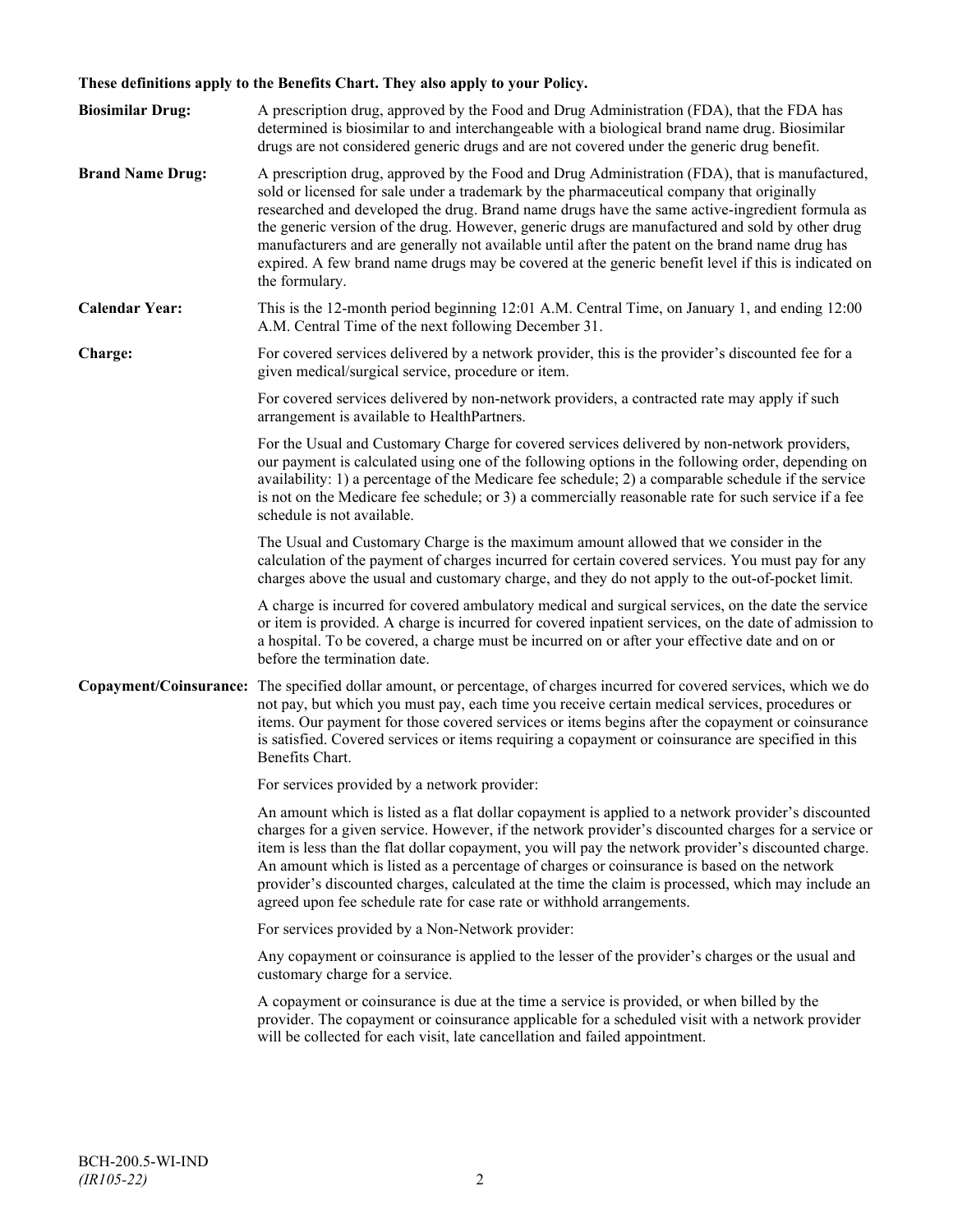| Deductible:                    | The specified dollar amount of charges incurred for covered services, which we do not pay, but an<br>enrollee or a family has to pay first in a calendar year. Our payment for those services or items<br>begins after the deductible is satisfied. For network providers, the amount of the charges that apply<br>to the deductible are based on the network provider's discounted charges, calculated at the time<br>the claim is processed, which may include an agreed upon fee schedule rate for case rate or<br>withhold arrangements. For non-network providers, the amount of charges that apply to the<br>deductible are the lesser of the provider's charges or the usual and customary charge for a service. |
|--------------------------------|-------------------------------------------------------------------------------------------------------------------------------------------------------------------------------------------------------------------------------------------------------------------------------------------------------------------------------------------------------------------------------------------------------------------------------------------------------------------------------------------------------------------------------------------------------------------------------------------------------------------------------------------------------------------------------------------------------------------------|
|                                | Any amounts paid or reimbursed by a third party, including, but not Limited to: point of service<br>rebates, manufacturer coupons, manufacturer debit cards or other forms of direct reimbursement to<br>an Insured for a product or service, will not apply toward your deductible, to the extent permitted<br>under state and federal law.                                                                                                                                                                                                                                                                                                                                                                            |
|                                | Your plan has an embedded deductible. This means once a member meets the individual<br>deductible, the plan begins paying benefits for that person. If two or more members of the family<br>meet the family deductible, the plan begins paying benefits for all members of the family,<br>regardless of whether each member has met the individual deductible. However, a member may<br>not contribute more than the individual deductible toward the family deductible.                                                                                                                                                                                                                                                |
|                                | All services are subject to the deductible unless otherwise indicated below in this Benefits Chart.                                                                                                                                                                                                                                                                                                                                                                                                                                                                                                                                                                                                                     |
| Formulary:                     | This is a current list, which may be revised from time to time, of prescription drugs, medications,<br>equipment and supplies covered by us as indicated in this Benefits Chart which are covered at the<br>highest benefit level. Some drugs on the formulary may require prior authorization to be covered<br>as formulary drugs. The formulary, and information on drugs that require prior authorization, are<br>available by calling Member Services, or logging on to your "myHealthPartners" account at<br>healthpartners.com.                                                                                                                                                                                   |
| <b>Generic Drug:</b>           | A prescription drug, approved by the Food and Drug Administration (FDA), that the FDA has<br>determined is comparable to a brand name drug product in dosage form, strength, route of<br>administration, quality, intended use and documented bioequivalence. Generally, generic drugs<br>cost less than brand name drugs. Some brand name drugs may be covered at the generic drug<br>benefit level if this is indicated on the formulary.                                                                                                                                                                                                                                                                             |
| <b>Non-Formulary Drug:</b>     | This is a prescription drug, approved by the Food and Drug Administration (FDA), that is not on<br>the formulary, is medically necessary and is not investigative or experimental or otherwise<br>excluded under your Policy.                                                                                                                                                                                                                                                                                                                                                                                                                                                                                           |
| <b>Out-of-Pocket Expenses:</b> | You pay the specified copayments/coinsurance and deductibles applicable for particular services,<br>subject to the out-of-pocket limit described below. These amounts are in addition to the monthly<br>enrollment payments.                                                                                                                                                                                                                                                                                                                                                                                                                                                                                            |
| <b>Out-of-Pocket Limit:</b>    | You pay the copayments/coinsurance and deductibles for covered services, to the individual or<br>family out-of-pocket limit. Thereafter we cover 100% of charges incurred for all other covered<br>services, for the rest of the calendar year. You pay amounts greater than the out-of-pocket limit if<br>you exceed any visits or day limits.                                                                                                                                                                                                                                                                                                                                                                         |
|                                | Non-Network Benefits above the usual and customary charge (see definition of charge above) do<br>not apply to the out-of-pocket limit.                                                                                                                                                                                                                                                                                                                                                                                                                                                                                                                                                                                  |
|                                | Non-Network Benefits for transplant surgery do not apply to the out-of-pocket limit.                                                                                                                                                                                                                                                                                                                                                                                                                                                                                                                                                                                                                                    |
|                                | You are responsible to keep track of the out-of-pocket expenses. Contact our Member Services<br>department for assistance in determining the amount paid by the enrollee for specific eligible<br>services received. Claims for reimbursement under the out-of-pocket limit provisions are subject<br>to the same time limits and provisions described under the "Claims Provisions" section of the<br>Contract.                                                                                                                                                                                                                                                                                                        |
| <b>Specialty Drug List:</b>    | This is a current list, which may be revised from time to time, of prescription drugs, medications,<br>equipment and supplies, which are typically bio-pharmaceuticals. The purpose of a specialty drug<br>list is to facilitate enhanced monitoring of complex therapies used to treat specific conditions.<br>Specialty drugs are covered by us as indicated in this Benefits Chart. The specialty drug list is<br>available by calling Member Services, or logging on to your "myHealthPartners" account at<br>healthpartners.com                                                                                                                                                                                    |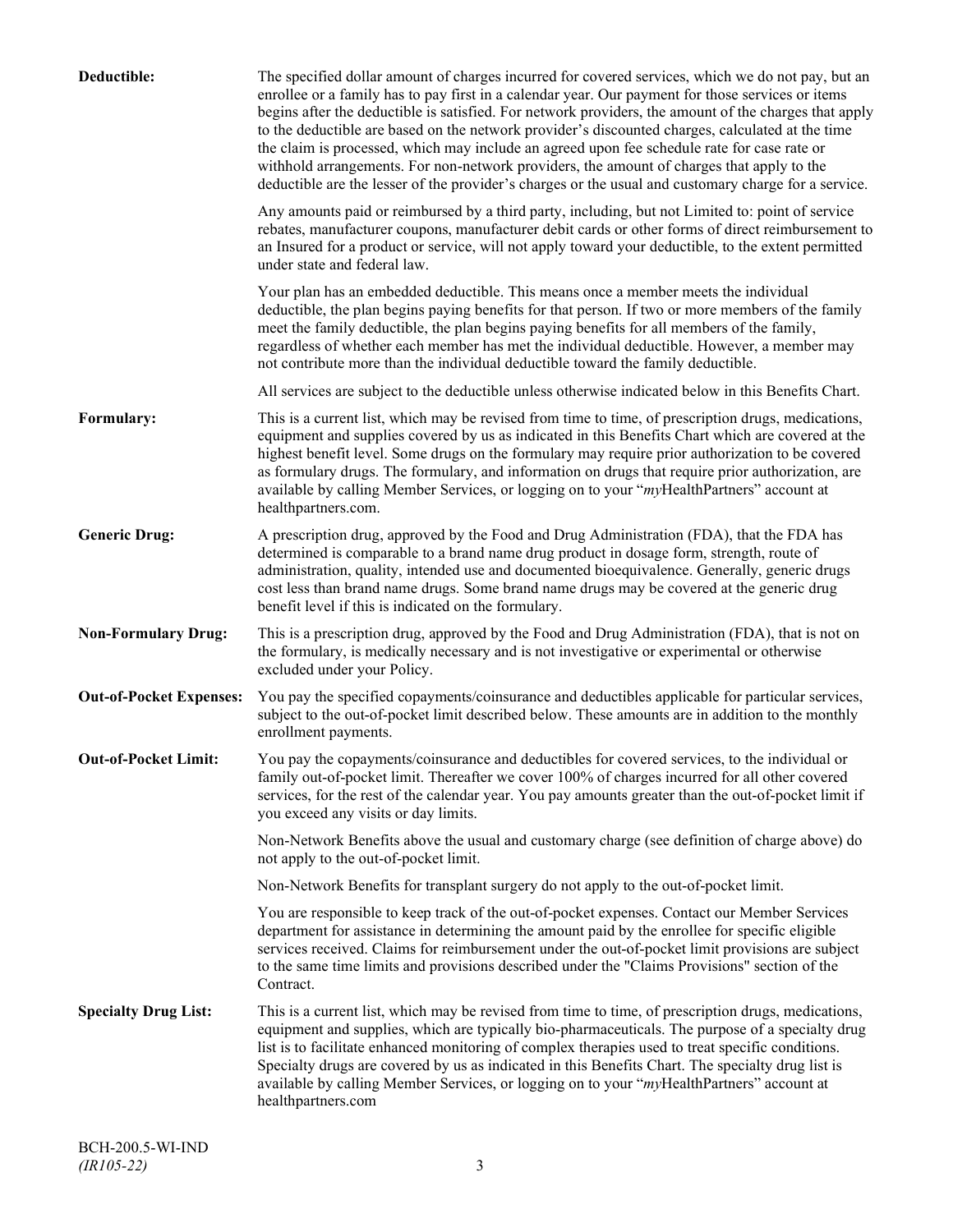### **DEDUCTIBLES AND OUT-OF-POCKET LIMITS**

#### **Individual Calendar Year Deductible**

| <b>Network Benefits</b> | <b>Non-Network Benefits</b> |
|-------------------------|-----------------------------|
| \$6,250                 | \$20,000                    |

#### **Family Calendar Year Deductible**

| <b>Network Benefits</b> | <b>Non-Network Benefits</b> |
|-------------------------|-----------------------------|
| \$12,500                | \$40,000                    |

Your individual and family deductible amounts may be indexed to allow for changes under Federal rules.

Your Policy has an embedded deductible. This means once you meet the individual deductible, we begin paying benefits. If two or more covered members of the family meet the family deductible, we begin paying benefits for all covered members of the family, regardless of whether each member has met the individual deductible. However, you may not contribute more than the individual deductible amount towards the family deductible.

Separate deductibles must be satisfied under the Network Benefits and Non-Network Benefits.

Any amounts paid or reimbursed by a third party, including but not Limited to: point of service rebates, manufacturer coupons, manufacturer debit cards or other forms of direct reimbursement to an Insured for a product or service, will not apply toward your deductible, to the extent permitted under state and federal law.

#### **Individual Calendar Year Out-of-Pocket Limit**

| <b>Network Benefits</b> | <b>Non-Network Benefits</b> |
|-------------------------|-----------------------------|
| \$8,700                 | None.                       |

#### **Family Calendar Year Out-of-Pocket Limit**

| Network Benefits | Non-Network Benefits |
|------------------|----------------------|
| \$17,400         | None.                |

Your individual and family out-of-pocket amounts may be indexed to allow for changes under Federal rules.

Separate Out-of-Pocket Limits must be satisfied under Network Benefits and Non-Network Benefits.

Non-Network Benefits above the usual and customary charge will not apply to the individual or family Out-of-Pocket.

Any amounts paid or reimbursed by a third party, including but not Limited to: point of service rebates, manufacturer coupons, manufacturer debit cards or other forms of direct reimbursement to an Insured for a product or service, will not apply as an outof-pocket expense, to the extent permitted under state and federal law.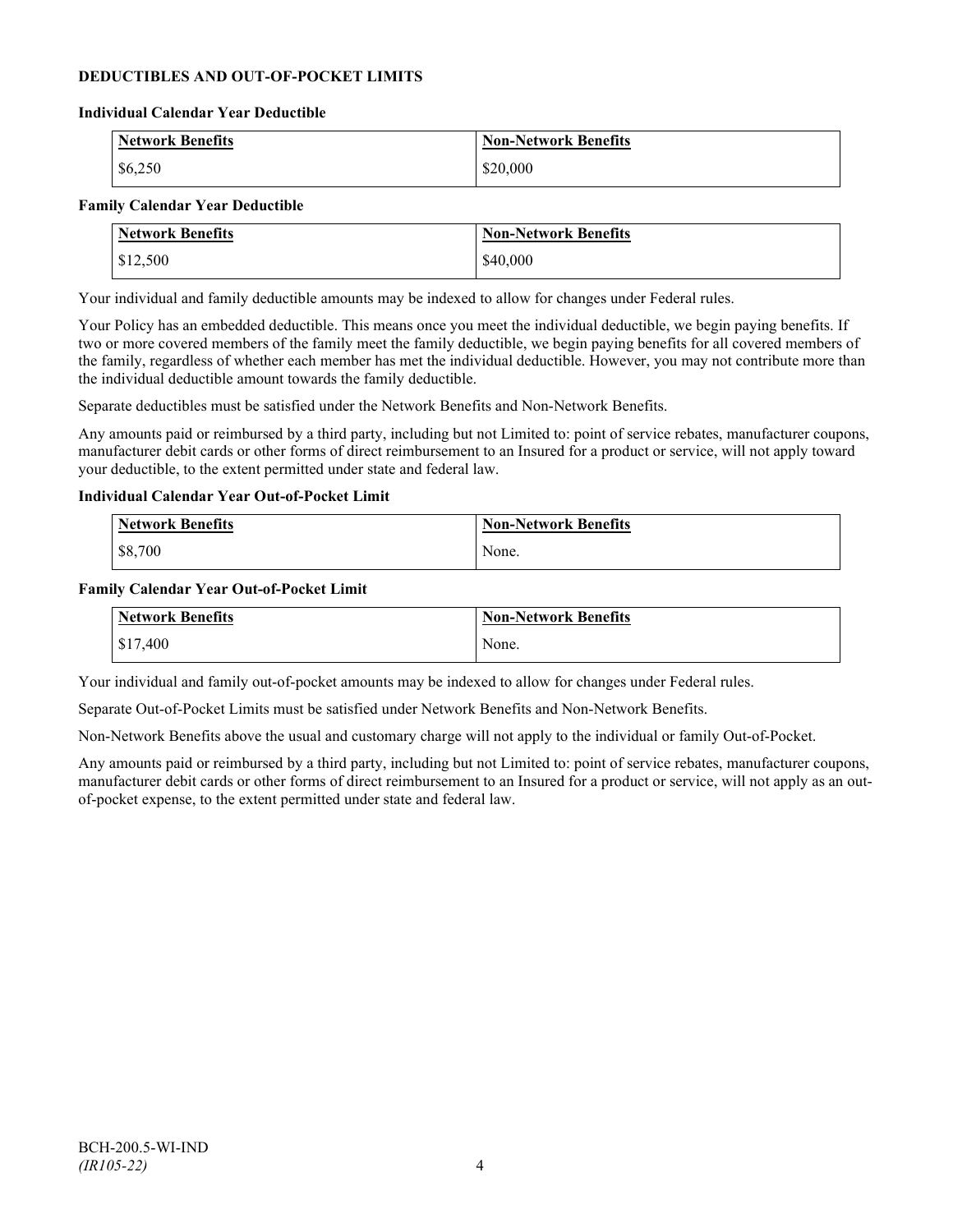## **AMBULANCE AND MEDICAL TRANSPORTATION**

### **Covered Services:**

We cover ambulance and medical transportation for medical emergencies.

We also cover medically necessary, non-emergency transportation if it meets our medical coverage criteria.

Covered services are based on established medical policies, which are subject to periodic review and modification by the medical directors. These medical policies (medical coverage criteria) and applicable prior authorization requirements are available by calling Member Services, or logging on to your "*my*HealthPartners" account a[t healthpartners.com.](http://www.healthpartners.com/)

| <b>Network Benefits</b>      | <b>Non-Network Benefits</b> |
|------------------------------|-----------------------------|
| 70% of the charges incurred. | See Network Benefits.       |

### **Not Covered:**

See "Services Not Covered" in your Policy.

### **AUTISM SERVICES**

### **Covered Services:**

We cover prior authorized evidence-based intensive-level and non-intensive-level treatment of autism spectrum disorders (autism disorder, Asperger's syndrome or pervasive development disorder not otherwise specified).

Covered services are based on established medical policies, which are subject to periodic review and modification by the medical directors. These medical policies (medical coverage criteria) are available by calling Member Services, or logging on to your "*my*HealthPartners" account at [healthpartners.com.](http://www.healthpartners.com/)

Your network provider will coordinate the prior authorization process for any autism treatment services. You may call Member Services at 952-967-7540 or toll-free at 866-232-1166 if you have any questions or concerns regarding the authorization process.

Please call Member Services at 952-967-7540 or toll-free at 866-232-1166 to request authorization for autism treatment services from a Non-Network provider.

**Intensive-level services for children diagnosed with autism spectrum disorders.** Intensive-level services must begin on or after 2 years of age and end before 9 years of age. Intensive-level services, on average, are services provided for more than 20 hours of treatment per week. (The average number of hours a week is calculated over a 6-month period.)

| Network Benefits                         | <b>Non-Network Benefits</b>              |
|------------------------------------------|------------------------------------------|
| 70% of the charges incurred.             | 150% of the charges incurred.            |
| Limited to 240 visits per calendar year. | Limited to 240 visits per calendar year. |

The maximum number of visits is combined for Network Benefits and Non-Network Benefits. Visit limits are based on minimum coverage amount available at the time of publication. Additional visits may be available if required due to revised minimum coverage amounts issued by the Office of the Commissioner of Insurance. See our medical coverage criteria for current visit limits.

### **Intensive-Level Services Lifetime Maximum Benefit**

| <b>Network Benefits</b>                               | <b>Non-Network Benefits</b>                           |
|-------------------------------------------------------|-------------------------------------------------------|
| 4 years of cumulative services under this plan or any | 4 years of cumulative services under this plan or any |
| other plan.                                           | other plan.                                           |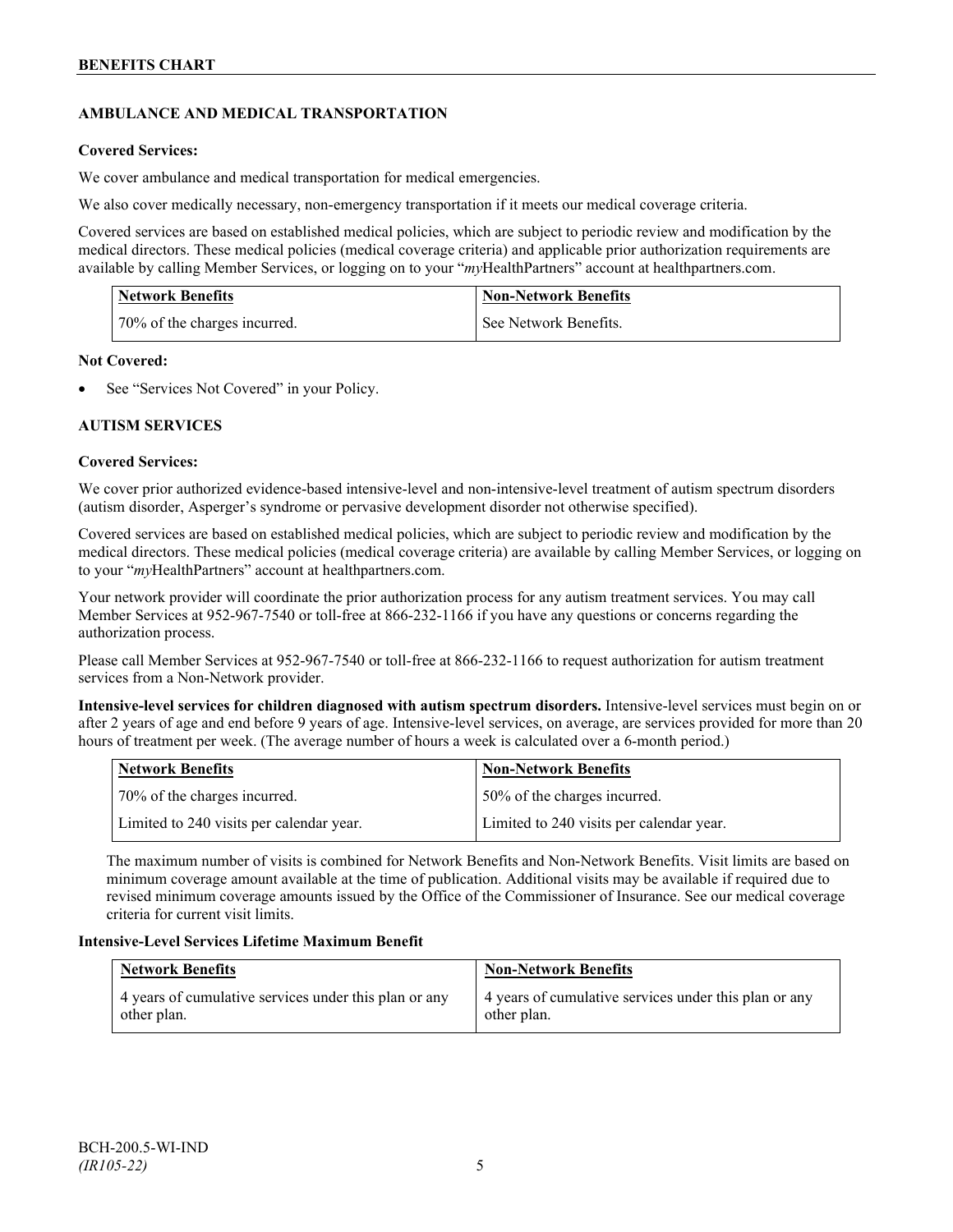### **Non-intensive-level services for Insureds diagnosed with autism spectrum disorders**

| Network Benefits                         | <b>Non-Network Benefits</b>              |
|------------------------------------------|------------------------------------------|
| 70% of the charges incurred.             | 50% of the charges incurred.             |
| Limited to 120 visits per calendar year. | Limited to 120 visits per calendar year. |

The maximum number of visits is combined for Network Benefits and Non-Network Benefits. Visit limits are based on minimum coverage amount available at the time of publication. Additional visits may be available if required due to revised minimum coverage amounts issued by the Office of the Commissioner of Insurance. See our medical coverage criteria for current visit limits.

#### **Not Covered:**

See "Services Not Covered" in your Policy.

## **BEHAVIORAL HEALTH SERVICES**

#### **Covered Services:**

Covered services are based on established medical policies, which are subject to periodic review and modification by the medical directors. These medical policies (medical coverage criteria) are available by calling Member Services, or logging on to your "*my*HealthPartners" account at [healthpartners.com.](http://www.healthpartners.com/)

**Transitional treatment services.** These are services for the treatment of nervous or mental disorders, and substance use disorders which are provided to an Insured in a less restrictive manner than are inpatient hospital services but in a more intensive manner than are outpatient services. Transitional treatment services are services offered by a provider, and certified by the Wisconsin Department of Health Services for each of the following (except the last bulleted item):

- Mental health services for covered adults in a day treatment program.
- Mental health services for covered children in a day hospital treatment program.
- Services for persons with chronic mental illness provided through a community support program.
- Residential treatment programs for dependent covered persons with substance use disorder.
- Substance use disorder services in a day treatment program.
- Services for persons who are experiencing a mental health crisis or who are in a situation likely to turn into a mental health crisis if support is not provided.
- Intensive outpatient programs for the treatment of psychoactive substance use disorders provided in accordance with the patient placement criteria of the American Society of Addiction Medicine.

#### **Mental health services**

We cover services for mental health diagnoses as described in the Diagnostic and Statistical Manual of Mental Disorders – Fifth Edition (DSM 5) (most recent edition).

We provide coverage for mental health treatment ordered by a Wisconsin court under a valid court order that is issued on the basis of a behavioral care evaluation performed by a licensed psychiatrist or doctoral level licensed psychologist, which includes a diagnosis and an individual treatment plan for care in the most appropriate, least restrictive environment. We must be given a copy of the court order and the behavioral care evaluation, and the service must be a covered benefit under your Policy, and the service must be provided by a network provider, or other provider as required by law.

**Outpatient services:** We cover medically necessary outpatient professional mental health services for evaluation, crisis intervention, and treatment of mental health disorders.

A comprehensive diagnostic assessment will be used as the basis for a determination by a mental health professional, concerning the appropriate treatment and the extent of services required.

Outpatient services we cover for a diagnosed mental health condition include the following:

- Individual, group, family and multi-family therapy;
- Medication management provided by a physician, certified nurse practitioner, or physician's assistant;
- Psychological testing services for the purposes of determining the differential diagnoses and treatment planning for patients currently receiving behavioral health services;
- Partial hospitalization services in a licensed hospital or community mental health center;

BCH-200.5-WI-IND *(IR105-22)* 6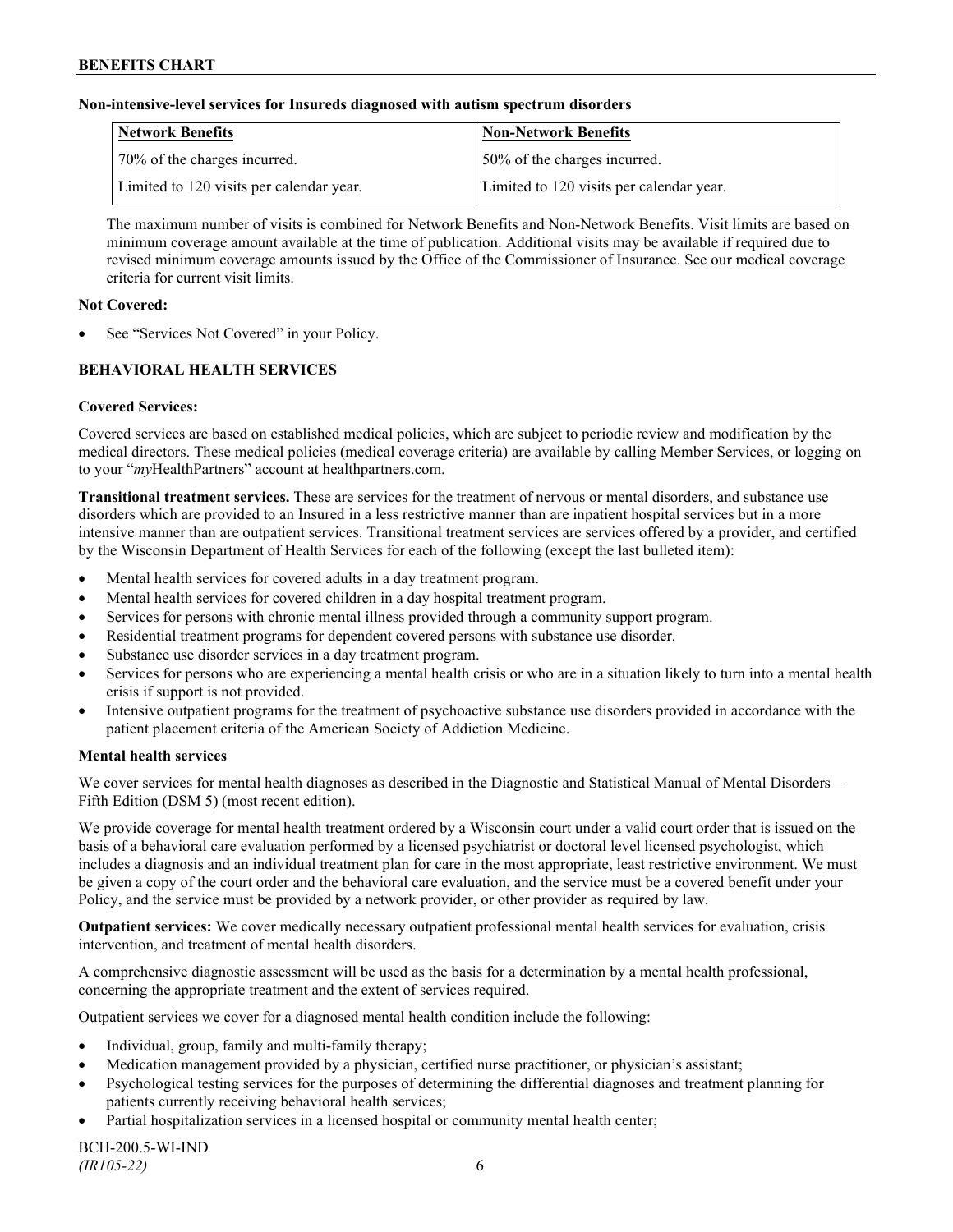- Psychotherapy and nursing services provided in the home if authorized by us; and
- Treatment for gender dysphoria.

| Network Benefits             | <b>Non-Network Benefits</b>  |
|------------------------------|------------------------------|
| 70% of the charges incurred. | 50% of the charges incurred. |

**Group therapy**

| Network Benefits             | Non-Network Benefits          |
|------------------------------|-------------------------------|
| 70% of the charges incurred. | 150% of the charges incurred. |

### **Inpatient services, including mental health residential treatment services:** We cover the following:

- Medically necessary inpatient services in a hospital or licensed residential treatment facility and professional services for treatment of mental health disorders. Medical stabilization is covered under inpatient hospital services in the "Hospital and Skilled Nursing Facility Services" section.
- Medically necessary mental health residential treatment service. This care must be authorized by us and provided by a hospital or residential behavioral health treatment facility licensed by the local state or Department of Health and Human Services. Services not covered under this benefit include halfway houses, group homes, extended care facilities, shelter services, correctional services, detention services, group residential services, foster care services and wilderness programs.

| Network Benefits             | Non-Network Benefits         |
|------------------------------|------------------------------|
| 70% of the charges incurred. | 50% of the charges incurred. |

**Transitional treatment services:** We cover transitional treatment services described above for treatment of mental and nervous disorders**.**

| <b>Network Benefits</b>      | <b>Non-Network Benefits</b>  |
|------------------------------|------------------------------|
| 70% of the charges incurred. | 50% of the charges incurred. |

### **Substance use disorder (SUD) treatment services**

We cover medically necessary services for assessments by a licensed alcohol and drug counselor and treatment of substance use disorders as defined in the latest edition of the DSM 5.

**Outpatient services:** We cover medically necessary outpatient professional services for diagnosis and treatment of substance use disorders. Substance use disorder treatment services must be provided by a program licensed by the local Department of Health Services.

Outpatient services we cover for a diagnosed substance use disorder include the following:

- Individual, group, family, and multi-family therapy provided in an office setting; and
- Opiate replacement therapy including methadone and buprenorphine treatment.

| <b>Network Benefits</b>      | <b>Non-Network Benefits</b>  |
|------------------------------|------------------------------|
| 70% of the charges incurred. | 50% of the charges incurred. |

**Inpatient services:** We cover the following:

- Medically necessary inpatient services in a hospital or a licensed residential primary treatment center.
- Services provided in a hospital that is licensed by the local state and accredited by Medicare; and
- Detoxification services in a hospital or community detoxification facility if it is licensed by the local Department of Health Services.

| Network Benefits             | <b>Non-Network Benefits</b>  |
|------------------------------|------------------------------|
| 70% of the charges incurred. | 50% of the charges incurred. |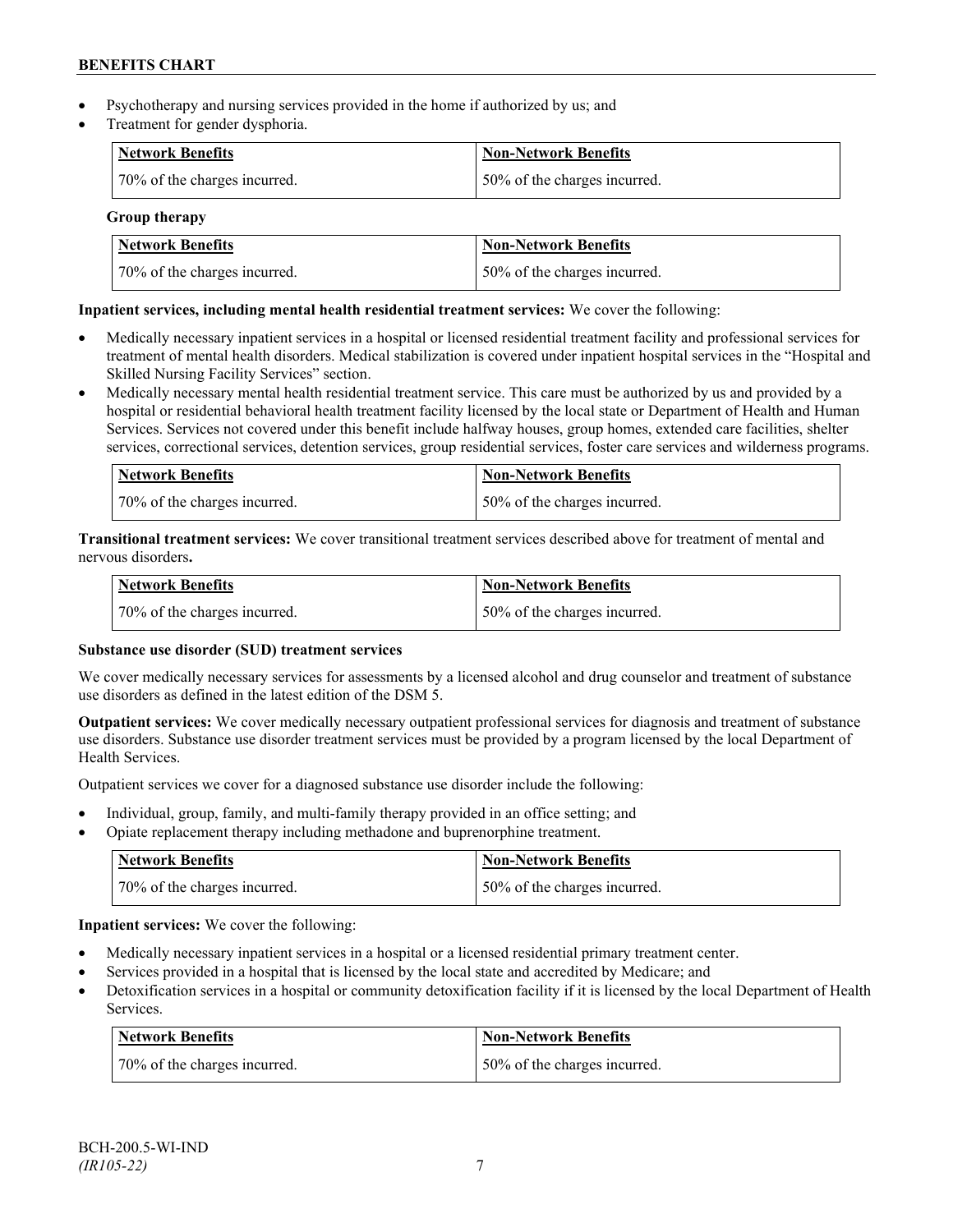**Transitional treatment services:** We cover transitional treatment services described above for treatment of substance use disorder.

| <b>Network Benefits</b>      | <b>Non-Network Benefits</b>  |
|------------------------------|------------------------------|
| 70% of the charges incurred. | 50% of the charges incurred. |

**Out of area services for Wisconsin students:** If a dependent child is a student located in a school in Wisconsin, but outside of our service area, we cover mental health and substance use disorder services as required under Wisconsin Statute 609.655.

- The student may have a clinical assessment from a local, non-network mental health or substance use disorder treatment provider at the network benefit level when prior authorized by us.
- If outpatient services are recommended in the clinical assessment, five outpatient visits from a non-network provider will be covered at the network benefit level.
- Our Medical Director will determine the need for continuing treatment by the non-network provider; additional visits may be approved.
- Coverage for the outpatient services will not be provided if the recommended treatment would keep the student from attending school on a regular basis or if the student is no longer attending the school full-time.

This benefit is subject to the limitations shown in this "Behavioral Health Services" section.

| Network Benefits             | Non-Network Benefits         |
|------------------------------|------------------------------|
| 70% of the charges incurred. | 50% of the charges incurred. |

A dependent child enrolled in a school outside of Wisconsin in not eligible for the benefit.

#### **Not Covered:**

See "Services Not Covered" in your Policy.

### **CHIROPRACTIC SERVICES**

### **Covered Services:**

We cover chiropractic services for rehabilitative care. Chiropractic services are adjustments to any abnormal articulations of the human body, especially those of the spinal column, for the purpose of giving freedom of action to impinged nerves that may cause pain or deranged function.

Massage therapy which is performed in conjunction with other treatment/modalities by a chiropractor, is part of a prescribed treatment plan and is not billed separately is covered.

| <b>Network Benefits</b>      | Non-Network Benefits         |
|------------------------------|------------------------------|
| 70% of the charges incurred. | 50% of the charges incurred. |

### **Not Covered:**

- Massage therapy for the purpose of comfort or convenience of the Insured.
- See "Services Not Covered" in your Policy.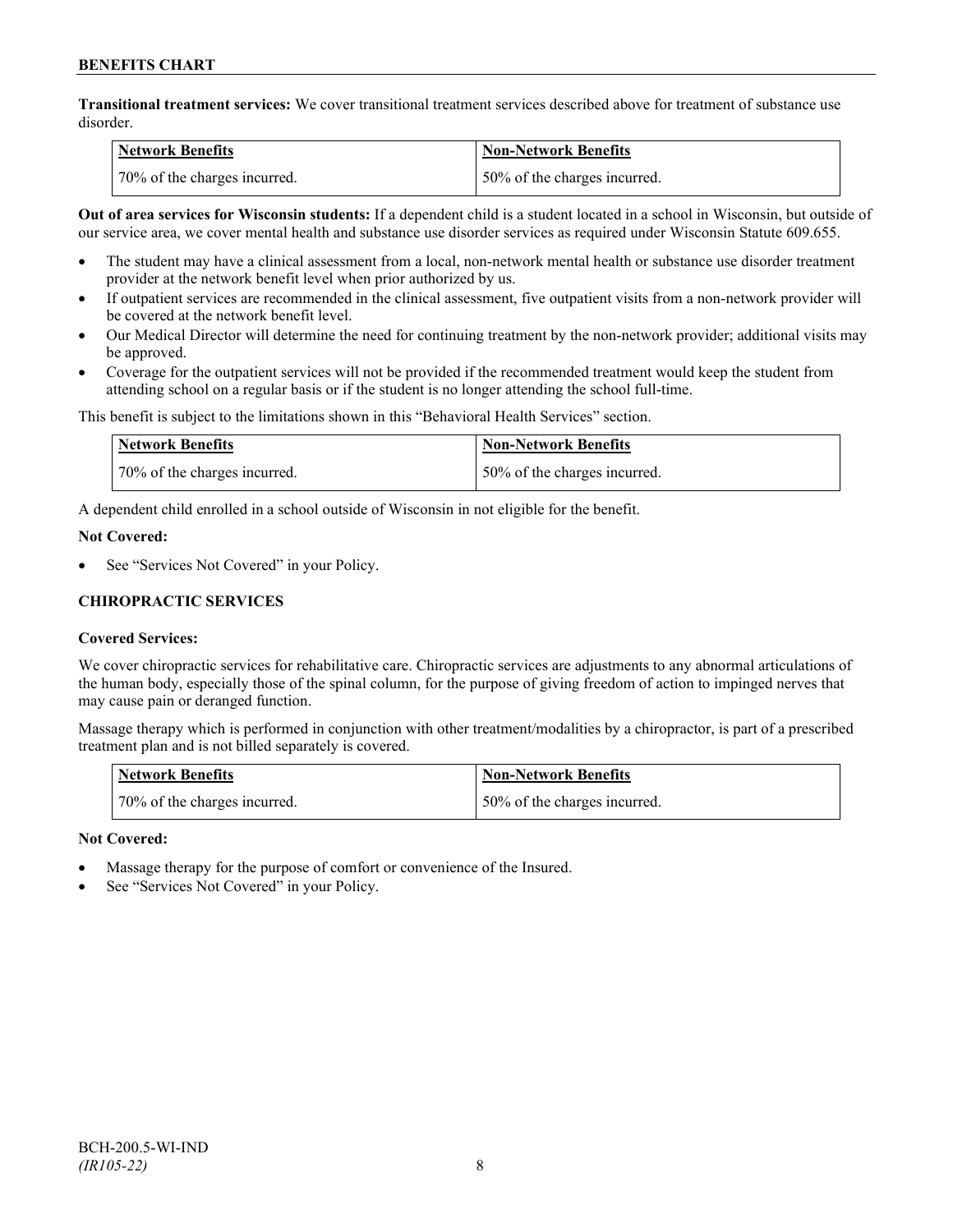## **CLINICAL TRIALS**

### **Covered Services:**

We cover certain routine services if you participate in a Phase I, Phase II, Phase III or Phase IV approved clinical trial that is conducted in relation to the prevention, detection, or treatment of cancer or other life-threatening disease or condition as defined in the Affordable Care Act. Approved clinical trials include (1) federally funded trials when the study or investigation is approved or funded by any of the federal agencies defined in the Public Health Services Act, section 2709 (d) (1) (A); (2) the study or investigation is conducted under an investigational new drug application reviewed by the Food and Drug Administration; and (3) the study or investigation is a drug trial that is exempt from having such an investigational new drug application. We cover routine patient costs for services that would be eligible under the Policy and this Benefits Chart if the service were provided outside of a clinical trial.

| <b>Network Benefits</b>                               | <b>Non-Network Benefits</b>                           |
|-------------------------------------------------------|-------------------------------------------------------|
| Coverage level is same as corresponding Network       | Coverage level is same as corresponding Non-Network   |
| Benefits, depending on type of service provided, such | Benefits, depending on type of service provided, such |
| as Office Visits for Illness or Injury, Inpatient or  | as Office Visits for Illness or Injury, Inpatient or  |
| <b>Outpatient Hospital Services.</b>                  | Outpatient Hospital Services.                         |

#### **Not Covered:**

- The investigative or experimental item, device or service itself.
- Items or services that are provided solely to satisfy data collection and analysis needs and that are not used in the direct clinical management of the patient.
- A service that is clearly inconsistent with widely accepted and established standards of care for a particular diagnosis.
- See "Services Not Covered" in your Policy.

### **DENTAL SERVICES**

#### **Covered Services:**

We cover services as described below.

**Accidental dental services:** We cover services dentally necessary to treat and restore damage done to sound, natural, unrestored teeth as a result of an accidental injury. Coverage is for damage caused by external trauma to face and mouth only, not for cracked or broken teeth, which result from biting or chewing. We cover restorations, root canals, crowns and replacement of teeth lost that are directly related to the accident in which the Insured was involved. We cover initial exams, xrays and palliative treatment including extractions, and other oral surgical procedures directly related to the accident. Subsequent treatment must be initiated within the specified time-frame and must be directly related to the accident. We do not cover restoration and replacement of teeth that are not "sound and natural" at the time of the accident.

Subsequent treatment must be initiated within the specified time-frame and must be directly related to the accident. We do not cover restoration and replacement of teeth that are not "sound and natural" at the time of the accident.

Full mouth rehabilitation to correct occlusion (bite) and malocclusion (misaligned teeth not due to the accident) are not covered.

When an implant-supported dental prosthetic treatment is pursued, benefits are Limited to the amount that would be paid toward the placement of a removable dental prosthetic appliance that could be used in the absence of implant treatment.

| <b>Network Benefits</b>      | Non-Network Benefits |
|------------------------------|----------------------|
| 70% of the charges incurred. | No coverage.         |

For all accidental dental services, treatment and/or restoration must be initiated within six months of the date of the injury. Coverage is Limited to the initial course of treatment and/or initial restoration. Services must be provided within twentyfour months of the date of injury to be covered.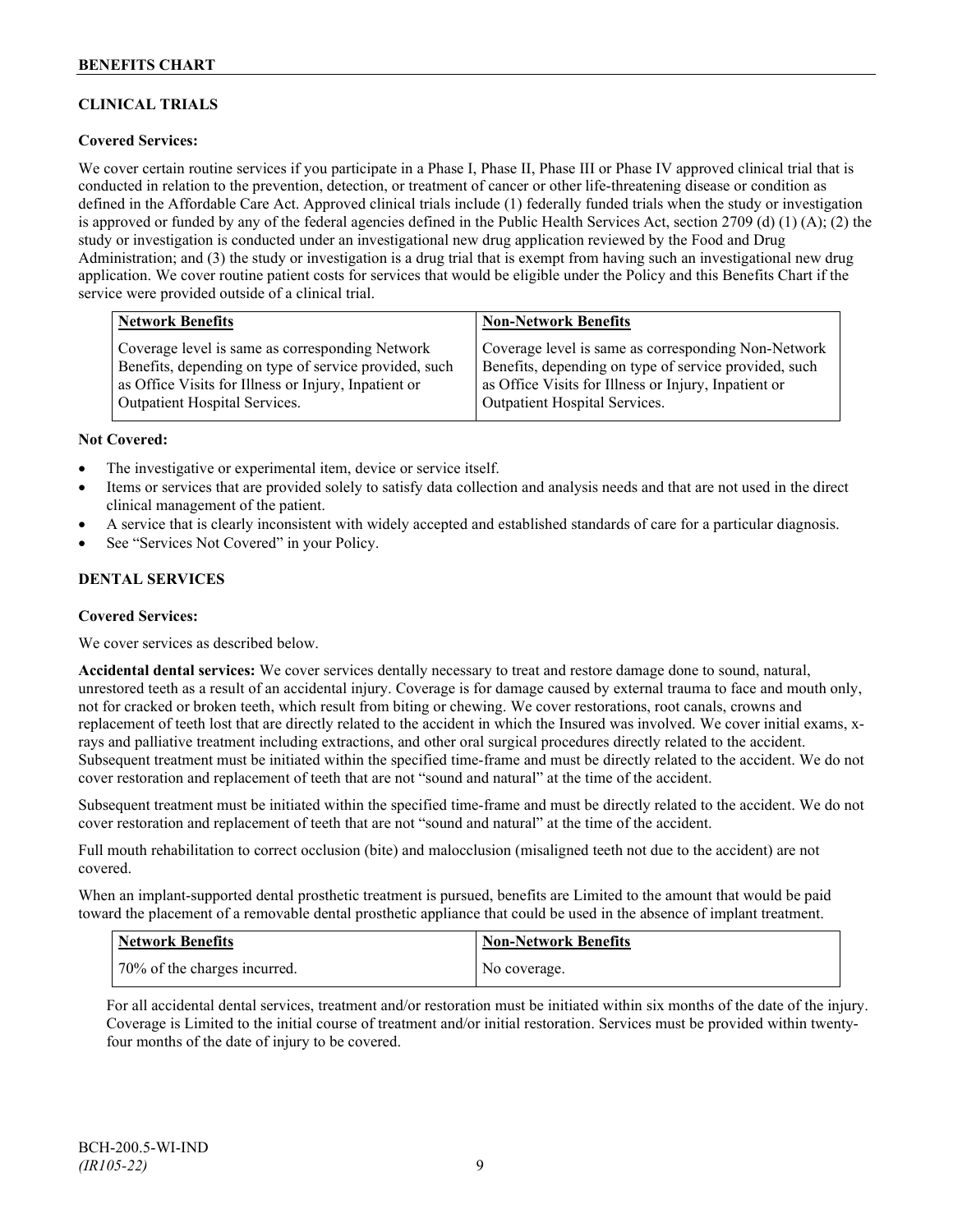### **Medical referral dental services**

**Medically necessary outpatient dental services:** We cover medically necessary outpatient dental services. Coverage is Limited to dental services required for treatment of an underlying medical condition, e.g., removal of teeth to complete radiation treatment for cancer of the jaw, cysts and lesions.

| Network Benefits             | <b>Non-Network Benefits</b>  |
|------------------------------|------------------------------|
| 70% of the charges incurred. | 50% of the charges incurred. |

**Medically necessary hospitalization and anesthesia for dental care:** We cover medically necessary hospitalization and anesthesia for dental care. This is Limited to charges incurred by an Insured who: (1) is a child under age 5; (2) is severely disabled; (3) has a medical condition, and requires hospitalization or general anesthesia for dental care treatment; or (4) is a child between ages 5 and 12 and care in dental offices has been attempted unsuccessfully and usual methods of behavior modification have not been successful, or when extensive amounts of restorative care, exceeding 4 appointments, are required.

Coverage is Limited to facility and anesthesia charges. Oral surgeon/dentist professional fees are not covered. The following are examples, though not all-inclusive, of medical conditions which may require hospitalization for dental services: severe asthma, severe airway obstruction or hemophilia. Hospitalization required due to the behavior of the Insured or due to the extent of the dental procedure is not covered.

| Network Benefits             | <b>Non-Network Benefits</b>  |
|------------------------------|------------------------------|
| 70% of the charges incurred. | 50% of the charges incurred. |

**Medical complications of dental care:** We cover medical complications of dental care. Treatment must be medically necessary care and related to medical complications of non-covered dental care, including complications of the head, neck, or substructures.

| Network Benefits             | <b>Non-Network Benefits</b>  |
|------------------------------|------------------------------|
| 70% of the charges incurred. | 50% of the charges incurred. |

**Oral surgery:** We cover oral surgery. Coverage is Limited to treatment of medical conditions requiring oral surgery, such as treatment of oral neoplasm, non-dental cysts, fracture of the jaw, trauma of the mouth and jaw, and any other oral surgery procedures provided as medically necessary dental services.

| <b>Network Benefits</b>      | <b>Non-Network Benefits</b>  |
|------------------------------|------------------------------|
| 70% of the charges incurred. | 50% of the charges incurred. |

**Treatment of cleft lip and cleft palate:** We cover treatment of cleft lip and cleft palate of a dependent child, including orthodontic treatment and oral surgery directly related to the cleft. Dental services which are not required for the treatment of cleft lip or cleft palate are not covered. If a dependent child covered under your Policy is also covered under a dental plan which includes orthodontic services, that dental plan shall be considered primary for the necessary orthodontic services. Oral appliances are subject to the same copayment, conditions and limitations as durable medical equipment.

| <b>Network Benefits</b>                               | <b>Non-Network Benefits</b>                           |
|-------------------------------------------------------|-------------------------------------------------------|
| Coverage level is same as corresponding Network       | Coverage level is same as corresponding Non-Network   |
| Benefits, depending on type of service provided, such | Benefits, depending on type of service provided, such |
| as Office Visits for Illness or Injury, Inpatient or  | as Office Visits for Illness or Injury, Inpatient or  |
| Outpatient Hospital Services.                         | Outpatient Hospital Services.                         |

**Treatment of temporomandibular disorder (TMD) and craniomandibular disorder (CMD):** We cover diagnostic procedures, surgical treatment and non-surgical treatment (including intraoral splint therapy devices) for temporomandibular disorder (TMD) and craniomandibular disorder (CMD), which is medically necessary care. Dental services which are not required to directly treat TMD or CMD are not covered.

| Network Benefits             | <b>Non-Network Benefits</b>  |
|------------------------------|------------------------------|
| 70% of the charges incurred. | 50% of the charges incurred. |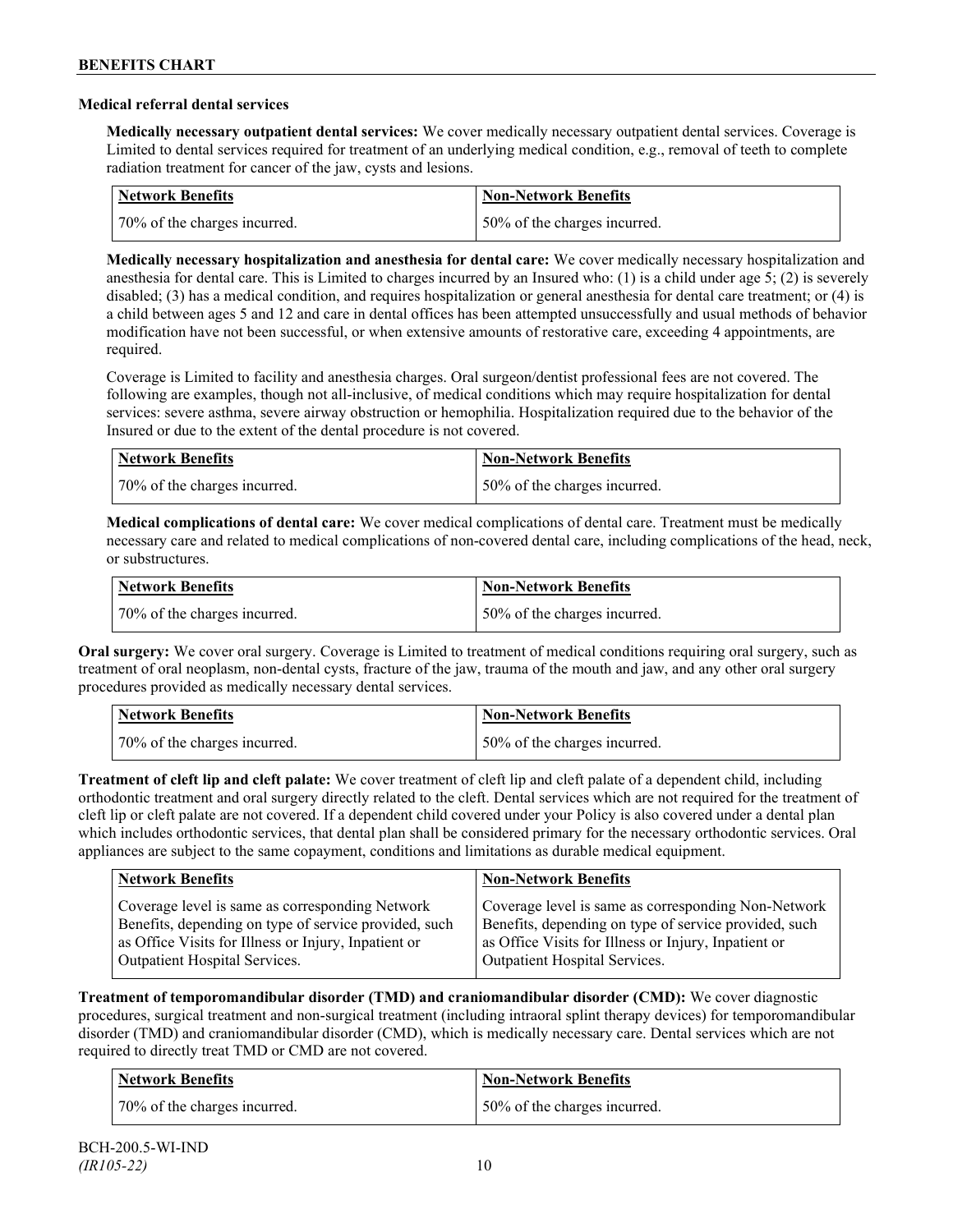### **Not Covered:**

- Dental treatment, procedures or services not listed in this Benefits Chart.
- Accident-related dental services if treatment is: (1) provided to teeth which are not sound and natural; (2) to teeth which have been restored; (3) initiated beyond six months from the date of the injury; (4) received beyond the initial treatment or restoration; or (5) received beyond twenty-four months from the date of injury.
- Accident-related dental services by a Non-Network provider.
- Oral surgery to remove wisdom teeth.
- Orthognathic treatment or procedures and all related services.
- See "Services Not Covered" in your Policy.

## **DIABETIC EQUIPMENT AND SUPPLIES**

#### **Covered Services:**

We cover physician prescribed medically appropriate and necessary drugs and supplies used in the management and treatment of diabetes for members with gestational, Type I or Type II diabetes including durable diabetic equipment and disposable supplies, as described below.

Certain items are only covered if your condition meets our coverage criteria and obtained through an authorized vendor. For more information on what we cover and any prior authorization requirements, call Member Services or log on to your "*my*HealthPartners" account at [healthpartners.com.](http://www.healthpartners.com/)

Insulin and medications for diabetes are covered as outpatient drugs under the "Prescription Drug Services" section.

**Pumps and pump supplies.** These include diabetic insulin pumps, diabetic infusion pumps and infusion pump supplies such as infusion sets, tubing, connectors and syringe reservoirs.

| <b>Network Benefits</b>      | <b>Non-Network Benefits</b>      |
|------------------------------|----------------------------------|
| 70% of the charges incurred. | $150\%$ of the charges incurred. |

### **All other durable equipment and diabetic supplies**

Durable Diabetic Equipment and Supplies. These include continuous glucose monitoring system (CGMS), transmitter, sensors and receivers, diabetic blood glucose monitors and control/calibrating solutions (for checking accuracy or testing equipment and test strips).

Disposable Diabetic Supplies. These are one-time use supplies, including syringes, lancets, lancet devices, blood and urine ketone test strips, and needles.

Certain diabetic supplies and equipment must be purchased at a pharmacy.

| <b>Network Benefits</b>      | <b>Non-Network Benefits</b>  |
|------------------------------|------------------------------|
| 70% of the charges incurred. | 50% of the charges incurred. |

### **Limitations:**

- No more than a 90-day supply of diabetic supplies are covered and dispensed at a time.
- We require that certain diabetic supplies and equipment be purchased at a pharmacy.
- Diabetic supplies and equipment are limited to certain models and brands.
- Durable medical equipment and supplies must be obtained from or repaired by approved vendors.
- Covered services and supplies are based on established medical policies, which are subject to periodic review and modification by the medical or dental directors. Our medical policy for diabetic supplies includes information on our required models and brands. These medical policies (medical coverage criteria) are available by calling Member Services, or logging on to your "*my*HealthPartners" account at healthpartners.com.

### **Not Covered:**

- Replacement or repair of any covered items, if the items are (i) damaged or destroyed by misuse, abuse or carelessness, (ii) lost; or (iii) stolen.
- Duplicate or similar items.

BCH-200.5-WI-IND *(IR105-22)* 11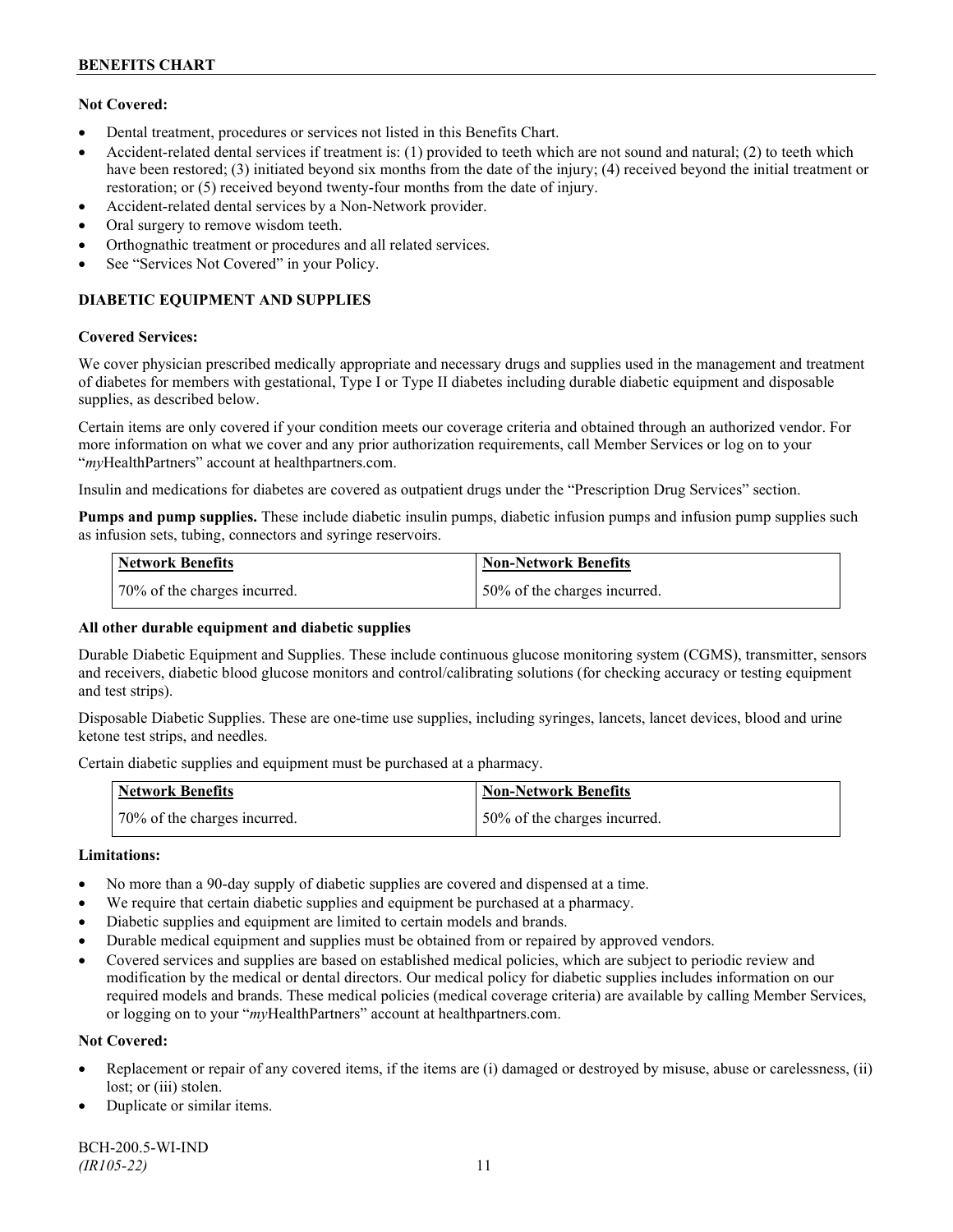## **BENEFITS CHART**

- Labor and related charges for repair of any covered items which are more than the cost of replacement by an approved vendor.
- Batteries for monitors and equipment.
- Sales tax, mailing, delivery charges, service call charges.
- See "Services Not Covered" in your Policy.

## **DIAGNOSTIC IMAGING SERVICES**

#### **Covered Services:**

We cover diagnostic imaging, when ordered by a provider and provided in a clinic or outpatient hospital facility.

We cover services provided in a clinic or outpatient hospital facility. To see the benefit level for inpatient hospital or skilled nursing facility services, see benefits under Inpatient Hospital and Skilled Nursing Facility Services.

### **Outpatient magnetic resonance imaging (MRI) and computed tomography (CT)**

| <b>Network Benefits</b>      | <b>Non-Network Benefits</b>   |
|------------------------------|-------------------------------|
| 70% of the charges incurred. | 150% of the charges incurred. |

#### **All other outpatient diagnostic imaging services**

#### **Services for illness or injury**

| <b>Network Benefits</b>      | Non-Network Benefits         |
|------------------------------|------------------------------|
| 70% of the charges incurred. | 50% of the charges incurred. |

#### **Preventive services (MRI/CT procedures are not considered preventive)**

Diagnostic imaging services associated with preventive services are covered at the benefit level shown in the "Preventive Services" section of this Benefits Chart.

#### **Not Covered:**

See "Services Not Covered" in your Policy.

## **DURABLE MEDICAL EQUIPMENT, PROSTHETICS, ORTHOTICS AND SUPPLIES**

### **Covered Services:**

We cover equipment and services, as described below.

We cover durable medical equipment and services, prosthetics, orthotics, and supplies, subject to the limitations below, including certain disposable supplies, and enteral feedings.

We cover external hearing aids, cochlear implants, and related treatment prescribed by a physician or by a licensed audiologist for Insureds under 18 years of age who have hearing loss.

We also cover basic hearing aids for Insureds age 18 or older for the correction of a hearing impairment.

Osseointegrated or bone-anchored hearing aids are only covered for Insureds who have hearing loss that is not correctable by any other procedure.

Hearing aids are Limited to one basic, standard hearing aid for each ear every three years.

A basic hearing aid is defined as a hearing device that consists of a microphone, amplifier, volume control, battery and receiver. It does not include upgrades above and beyond the functionality of a basic hearing aid, including, but not Limited to, hearing improvements for group settings, background noise, Bluetooth/remote control functionality, or extended warranties. Charges for upgrades above the cost of a basic, standard hearing aid are not covered.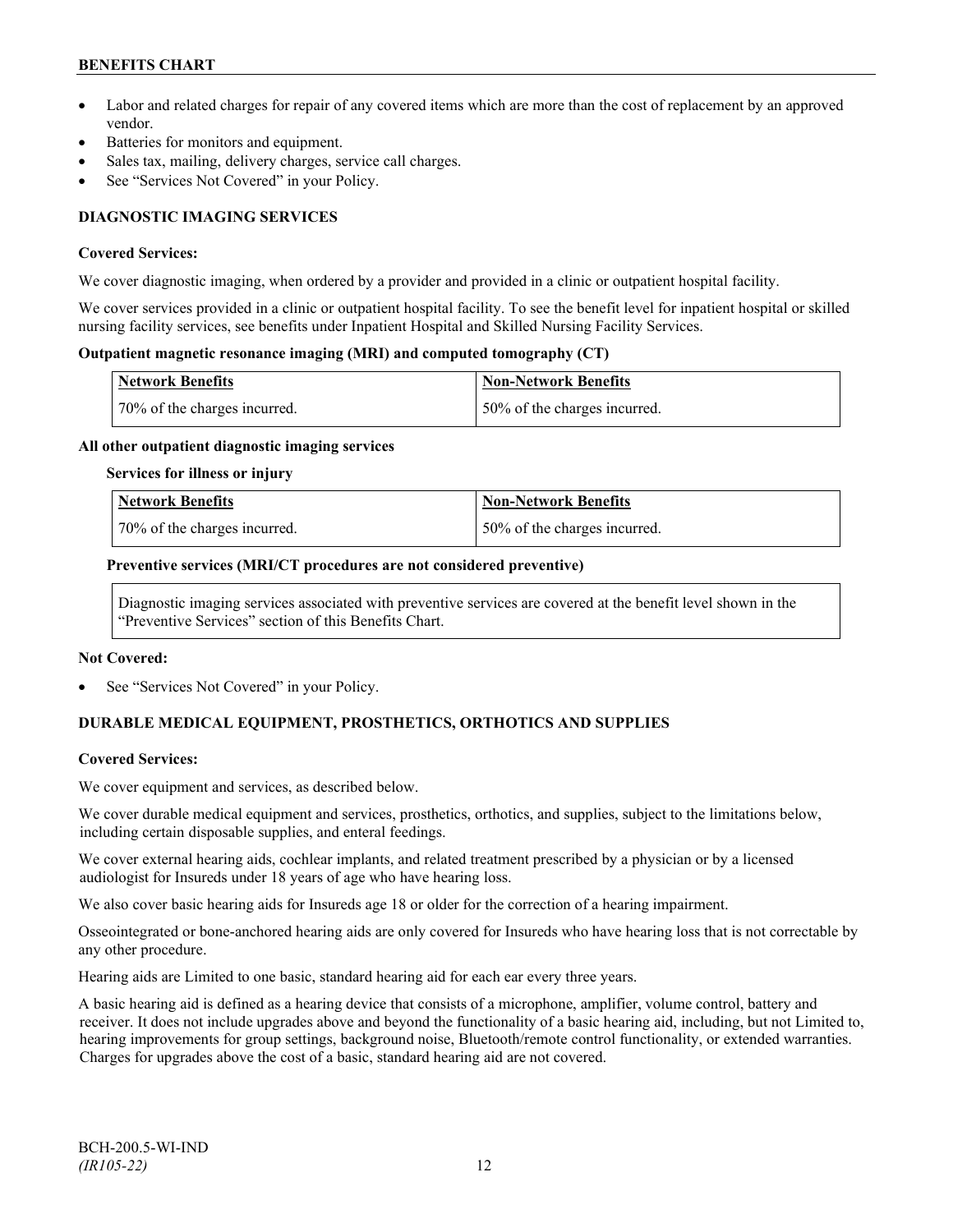Diabetic equipment and supplies are covered under the "Diabetic Equipment and Supplies" section.

| <b>Network Benefits</b>      | <b>Non-Network Benefits</b>  |
|------------------------------|------------------------------|
| 70% of the charges incurred. | 50% of the charges incurred. |

### **Special dietary treatment for phenylketonuria (PKU) if it meets our medical coverage criteria**

| <b>Network Benefits</b>      | <b>Non-Network Benefits</b>  |
|------------------------------|------------------------------|
| 70% of the charges incurred. | 50% of the charges incurred. |

#### **Oral amino acid based elemental formula if it meets our medical coverage criteria**

| <b>Network Benefits</b>      | <b>Non-Network Benefits</b>  |
|------------------------------|------------------------------|
| 70% of the charges incurred. | 50% of the charges incurred. |

#### **Limitations:**

Coverage of durable medical equipment is Limited by the following.

- Payment will not exceed the cost of an alternate piece of equipment or service that is effective and medically necessary.
- For prosthetic benefits, other than oral appliances for cleft lip and cleft palate, payment will not exceed the cost of an alternate piece of equipment or service that is effective, medically necessary and enables Insureds to conduct standard activities of daily living.
- We reserve the right to determine if an item will be approved for rental vs. purchase.
- We require that certain diabetic supplies and equipment be purchased at a pharmacy.
- Covered services and supplies are based on established medical policies which are subject to periodic review and modification by the medical directors. Our medical policy for diabetic supplies includes information on our required models and brands. These medical policies (medical coverage criteria) are available by calling Member Services, or logging on to your "*my*HealthPartners" account at [healthpartners.com.](http://www.healthpartners.com/)

### **Not Covered:**

Items which are not eligible for coverage include, but are not Limited to:

- Replacement or repair of any covered items, if the items are (i) damaged or destroyed by misuse, abuse or carelessness, (ii) lost; or (iii) stolen.
- Duplicate or similar items.
- Labor and related charges for repair of any covered items which are more than the cost of replacement by an approved vendor.
- Sales tax, mailing, delivery charges, service call charges.
- Items which are primarily educational in nature or for hygiene, vocation, comfort, convenience or recreation.
- Communication aids or devices: equipment to create, replace or augment communication abilities including, but not Limited to, speech processors, receivers, communication boards, or computer or electronic assisted communication.
- Implantable and osseointegrated or bone-anchored hearing aids and their fitting, except as specifically described in this Benefits Chart. This exclusion does not apply to cochlear implants.
- Eyeglasses, contact lenses and their fitting, measurement and adjustment, except as specifically described in this Benefits Chart.
- Hair prostheses (wigs).
- Household equipment which primarily has customary uses other than medical, such as, but not Limited to, exercise cycles, air purifiers, central or unit air conditioners, water purifiers, non-allergenic pillows, mattresses or waterbeds.
- Household fixtures including, but not Limited to, escalators or elevators, ramps, swimming pools and saunas.
- Modifications to the structure of the home including, but not Limited to, wiring, plumbing or charges for installation of equipment.
- Vehicle, car or van modifications including, but not Limited to, hand brakes, hydraulic lifts and car carrier.
- Rental equipment while owned equipment is being repaired by non-contracted vendors, beyond one month rental of medically necessary equipment.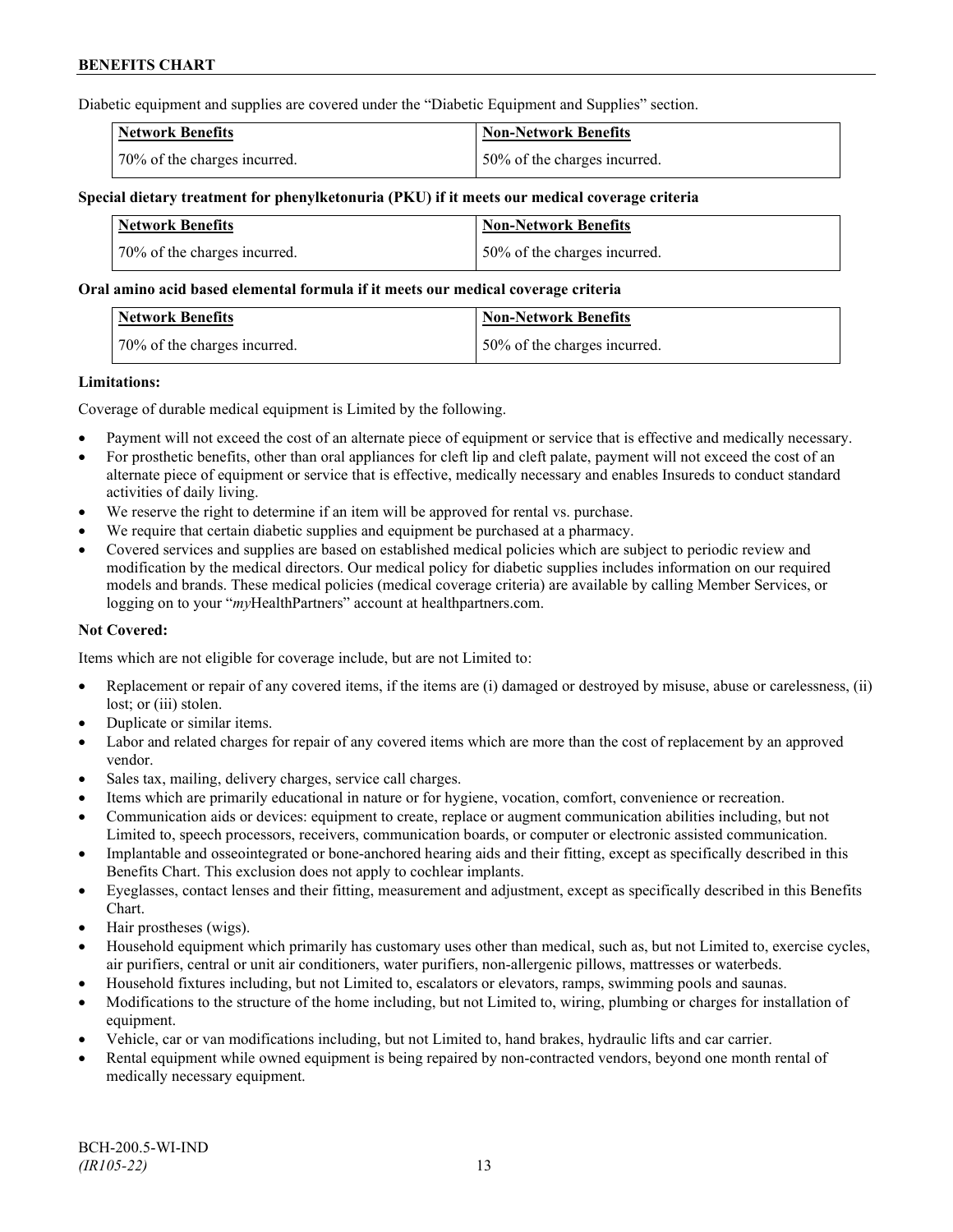## **BENEFITS CHART**

- Other equipment and supplies, including, but not Limited to assistive devices, that we determine are not eligible for coverage.
- See "Services Not Covered" in your Policy.

## **EMERGENCY AND URGENTLY NEEDED CARE SERVICES**

## **Covered Services:**

We cover services for emergency care and urgently needed care if the services are otherwise eligible for coverage under your Policy.

**Urgently needed care.** These are services to treat an unforeseen illness or injury that:

- are required in order to prevent a serious deterioration in your health, and
- cannot be delayed until the next available clinic or office hours.

| <b>Network Benefits</b>      | <b>Non-Network Benefits</b>  |
|------------------------------|------------------------------|
| 70% of the charges incurred. | 50% of the charges incurred. |

### **First four visits**

| If any of the first four visits are urgent care visits or<br>office visits, they are covered at 100%, subject to a<br>copayment of \$30 per visit, not subject to the<br>deductible.                                               |
|------------------------------------------------------------------------------------------------------------------------------------------------------------------------------------------------------------------------------------|
| If any of the first four visits are convenience clinic<br>visits, telephone visits or E-visits (other than<br>Virtuwell), they are covered at 100%, subject to a<br>copayment of \$15 per visit, not subject to the<br>deductible. |
| Then services will be covered at the deductible and<br>coinsurance and/or copayment indicated for urgent care<br>visits, office visits, convenience clinic visits, telephone<br>visits or E-visits (other than Virtuwell).         |
| Physician services are included; however, charges for<br>office procedures, laboratory, radiology and other<br>ancillary services are not included and will be subject<br>to the deductible and coinsurance and/or copayment.      |

### **Emergency care.** These are services to treat:

- the sudden, unexpected onset of illness or injury which, if left untreated or unattended until the next available clinic or office hours, would result in hospitalization, or
- a condition requiring professional health services immediately necessary to preserve life or stabilize health.

Emergency care includes emergency services as defined in Division BB, Title I, Section 102 of the Consolidated Appropriations Act of 2021.

When reviewing claims for coverage of emergency services, our medical director will take into consideration a reasonable layperson's belief that the circumstances required immediate medical care that could not wait until the next working day or next available clinic appointment.

### **Emergency care in a hospital emergency room, including professional services of a physician**

| Network Benefits             | <b>Non-Network Benefits</b> |
|------------------------------|-----------------------------|
| 70% of the charges incurred. | See Network Benefits.       |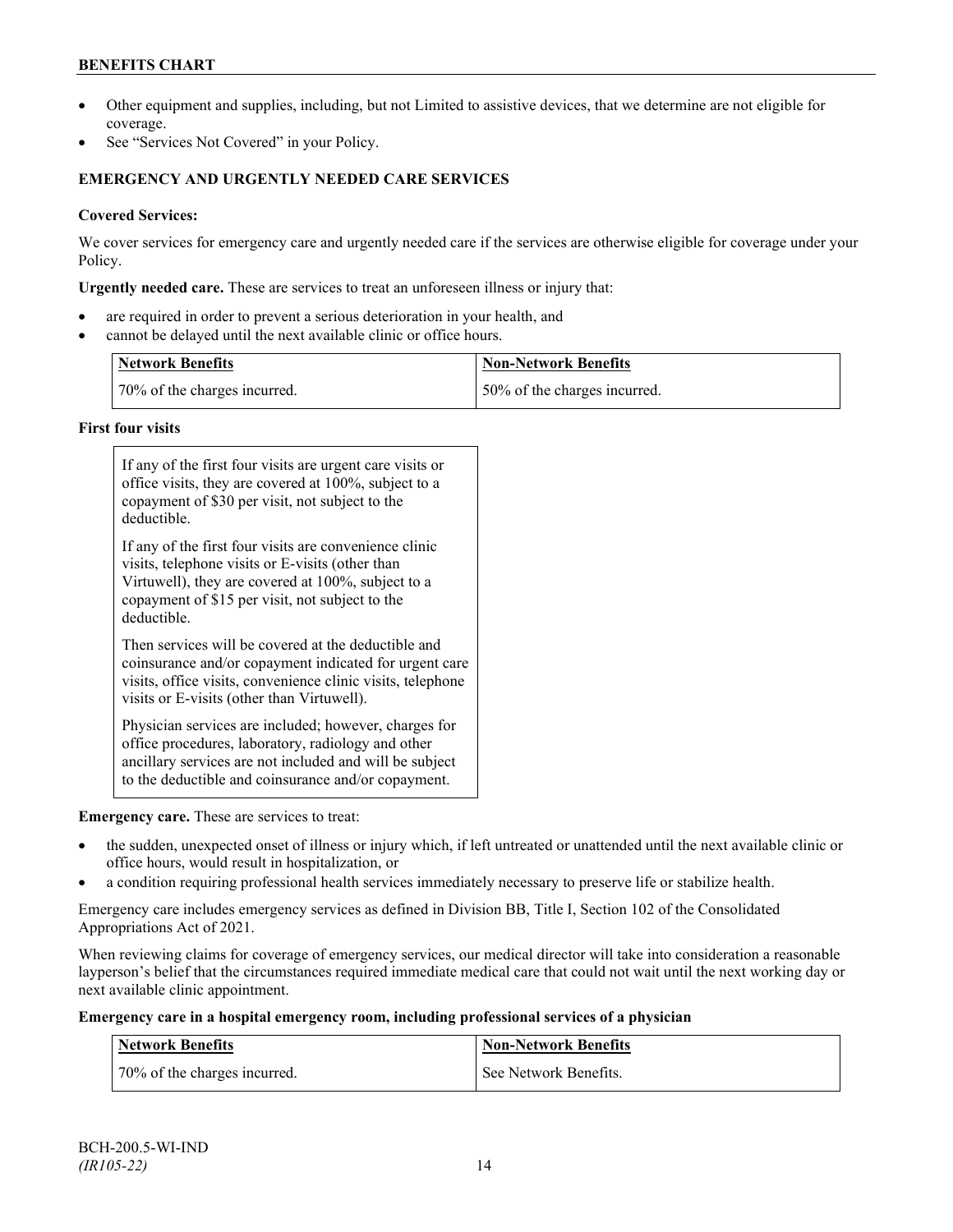### **Inpatient emergency care in a hospital**

| <b>Network Benefits</b>      | <b>Non-Network Benefits</b> |
|------------------------------|-----------------------------|
| 70% of the charges incurred. | See Network Benefits.       |

### **Not Covered:**

• See "Services Not Covered" in your Policy.

### **GENE THERAPY**

#### **Covered Services:**

We cover gene therapy treatment that meets our current medical coverage criteria.

| <b>Network Benefits</b>                                                                                                                                                                                 | <b>Non-Network Benefits</b> |
|---------------------------------------------------------------------------------------------------------------------------------------------------------------------------------------------------------|-----------------------------|
| Coverage level is same as corresponding Network<br>Benefit, depending on type of service provided, such as<br>Office Visits for Illness or Injury, Inpatient or<br><b>Outpatient Hospital Services.</b> | No coverage.                |

#### **Limitations:**

- Gene therapy must be provided by a designated provider.
- Specific types of gene therapy are Limited to therapies and conditions specified in our medical coverage criteria.

#### **Not Covered:**

See "Services Not Covered" in your Policy.

### **HEALTH EDUCATION**

#### **Covered Services:**

We cover education for preventive services and education for the management of chronic health problems (such as diabetes).

| <b>Network Benefits</b>                                     | <b>Non-Network Benefits</b>  |
|-------------------------------------------------------------|------------------------------|
| 100% of the charges incurred.<br>Deductible does not apply. | 50% of the charges incurred. |

#### **Not Covered:**

• See "Services Not Covered" in your Policy.

### **HOME-BASED COMPREHENSIVE HEALTH RISK ASSESSMENT**

#### **Covered Services:**

If you meet our criteria for coverage, you may qualify for our home-based comprehensive health risk assessment program. The program covers a health assessment with a designated nurse practitioner.

| <b>Network Benefits</b>                                     | <b>Non-Network Benefits</b> |
|-------------------------------------------------------------|-----------------------------|
| 100% of the charges incurred.<br>Deductible does not apply. | No coverage.                |

### **Not Covered:**

See "Services Not Covered" in your Policy.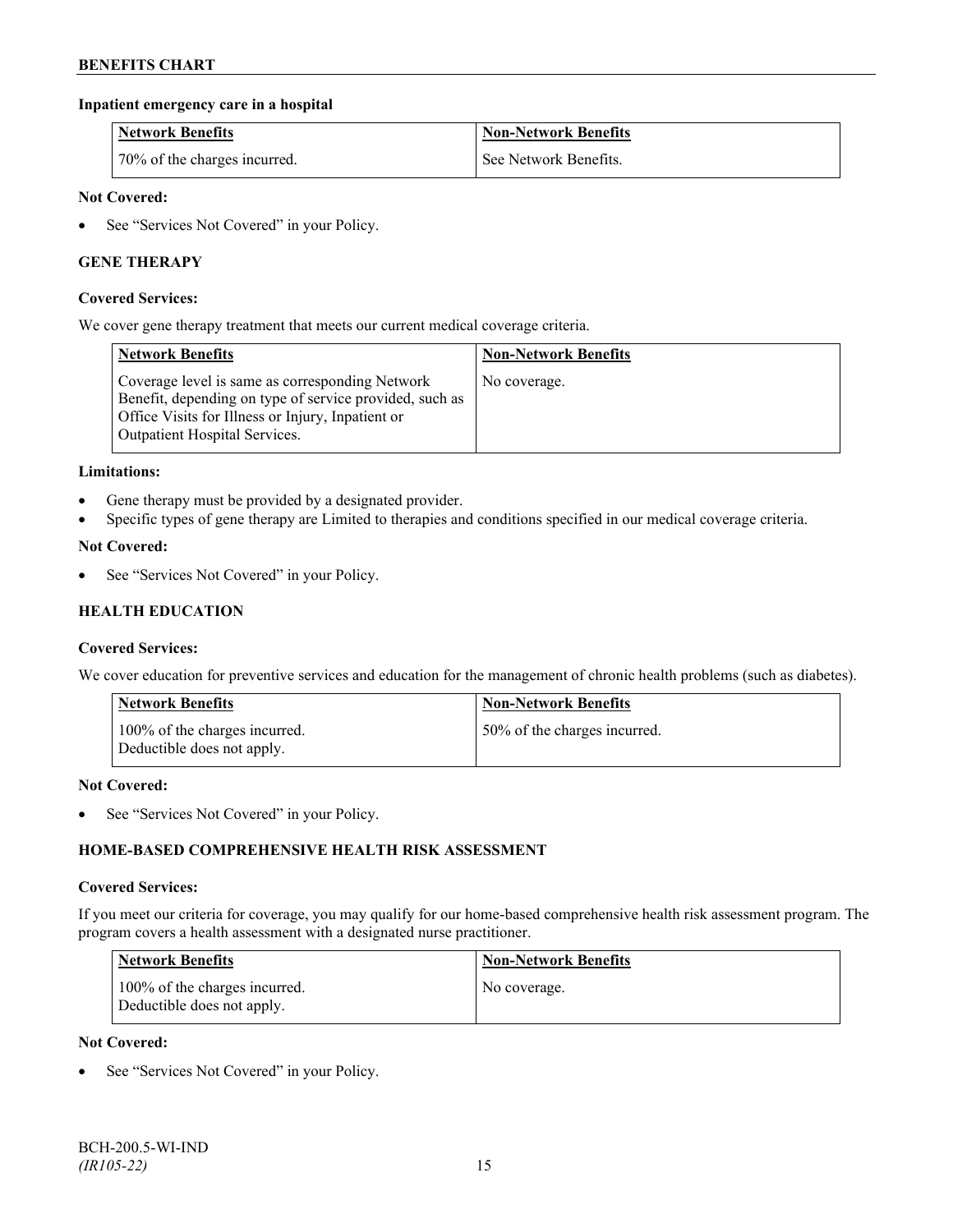## **HOME HEALTH SERVICES**

### **Covered Services:**

We cover skilled nursing services, physical therapy, occupational therapy, speech therapy, respiratory therapy and other therapeutic services, non-routine prenatal and routine postnatal well child visits (as described in our medical coverage criteria), phototherapy services for newborns, home health aide services and other eligible home health services when provided in your home, if you are homebound (i.e., unable to leave home without considerable effort due to a medical condition). Lack of transportation does not constitute homebound status. For phototherapy services for newborns and high risk prenatal services, supplies and equipment are included.

We cover total parenteral nutrition/intravenous ("TPN/IV") therapy, equipment, supplies and drugs in connection with IV therapy. IV line care kits are covered under Durable Medical Equipment.

We cover palliative care benefits. Palliative care includes symptom management, education and establishing goals of care. We waive the requirement that you be homebound for a Limited number of home visits for palliative care (as shown in this Benefits Chart), if you have a life-threatening, non-curable condition which has a prognosis of survival of two years or less. Additional palliative care visits are eligible under the home health services benefit if you are homebound and meet all other requirements defined in this section.

You do not need to be homebound to receive total parenteral nutrition/intravenous ("TPN/IV") therapy.

Home health services are eligible and covered only when:

- medically necessary; and
- provided as rehabilitative care, terminal care or maternity care; and
- ordered by a physician, and included in the written home care plan.

### **Physical therapy, occupational therapy, speech therapy, respiratory therapy, home health aide services and palliative care**

| <b>Network Benefits</b>      | <b>Non-Network Benefits</b> |
|------------------------------|-----------------------------|
| 70% of the charges incurred. | No coverage.                |

### **TPN/IV therapy, skilled nursing services, non-routine prenatal/postnatal services and phototherapy**

| Network Benefits             | <b>Non-Network Benefits</b> |
|------------------------------|-----------------------------|
| 70% of the charges incurred. | No coverage.                |

Each 24-hour visit (or shifts up to 24-hour visits) equals one visit and counts toward the Maximum visits for all other services shown below. Any visit that lasts less than 24 hours regardless of the length of the visit, will count as one visit toward the Maximum visits for all other services shown below. All visits must be medically necessary and benefit eligible.

#### **Routine postnatal well child visits**

| Network Benefits                                            | <b>Non-Network Benefits</b>  |
|-------------------------------------------------------------|------------------------------|
| 100% of the charges incurred.<br>Deductible does not apply. | 50% of the charges incurred. |

#### **Maximum visits for palliative care:**

If you are eligible to receive palliative care in the home and you are not homebound, there is a maximum of 12 visits per calendar year.

#### **Maximum visits for all services other than palliative care:**

| Network Benefits             | Non-Network Benefits |
|------------------------------|----------------------|
| 60 visits per calendar year. | No coverage.         |

The routine postnatal well child visits do not count toward the visit limit.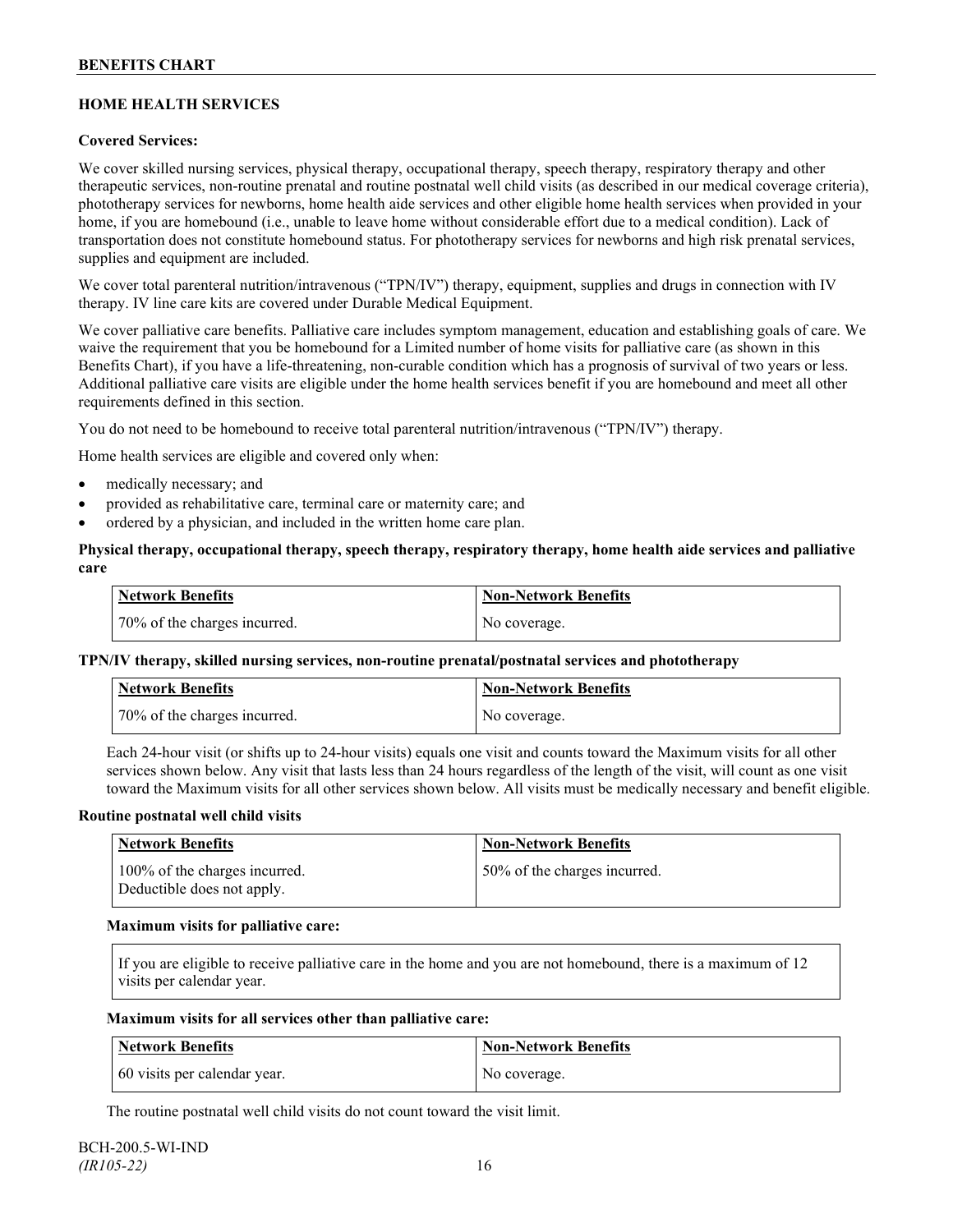### **Limitations:**

- Home health services are not provided as a substitute for a primary caregiver in the home or as relief (respite) for a primary caregiver in the home. We will not reimburse family members or residents in your home for the above services.
- A service shall not be considered a skilled nursing service merely because it is performed by, or under the direct supervision of, a licensed nurse. Where a service (such as tracheotomy suctioning or ventilator monitoring) or like services, can be safely and effectively performed by a non-medical person (or self-administered), without the direct supervision of, a licensed nurse, the service shall not be regarded as a skilled nursing service, whether or not a skilled nurse actually provides the service. The unavailability of a competent person to provide a non-skilled service shall not make it a skilled service when a skilled nurse provides it. Only the skilled nursing component of so-called "blended" services (i.e. services which include skilled and non-skilled components) are covered under this Benefits Chart.

## **Not Covered:**

- Home Health Services by a Non-Network provider.
- Financial or legal counseling services.
- Housekeeping or meal services in your home.
- Private duty nursing services.
- Services provided by a family member or enrollee, or a resident in the enrollee's home.
- Vocational rehabilitation and recreational or educational therapy. Recreation therapy is therapy provided solely for the purpose of recreation, including, but not Limited to: (a) requests for physical therapy or occupational therapy to improve athletic ability, and (b) braces or guards to prevent sports injuries.
- See "Services Not Covered" in your Policy.

## **HOME HOSPICE SERVICES**

### **Applicable Definitions:**

**Part-time.** This is up to two hours of service per day, more than two hours is considered continuous care.

**Continuous Care.** This is from two to twelve hours of service per day provided by a registered nurse, licensed practical nurse, or home health aide, during a period of crisis in order to maintain a terminally ill patient at home.

**Appropriate Facility.** This is a nursing home, hospice residence, or other inpatient facility.

**Custodial Care Related to Hospice Services.** This means providing assistance in the activities of daily living and the care needed by a terminally ill patient which can be provided by primary caregiver (i.e., family member or friend) who is responsible for the patient's home care.

### **Covered Services:**

**Home hospice program:** We cover the services described below if you are terminally ill and accepted as a home hospice program participant. You must meet the eligibility requirements of the program, and elect to receive services through the home hospice program. The services will be provided in your home, with inpatient care available when medically necessary as described below. If you elect to receive hospice services, you do so in lieu of curative treatment for your terminal illness for the period you are enrolled in the home hospice program.

**Eligibility:** In order to be eligible to be enrolled in the home hospice program, you must: (1) be a terminally ill patient (prognosis of six months or less); (2) have chosen a palliative treatment focus (i.e., emphasizing comfort and supportive services rather than treatment attempting to cure the disease or condition); and (3) continue to meet the terminally ill prognosis as reviewed by our medical director or his or her designee over the course of care. You may withdraw from the home hospice program at any time.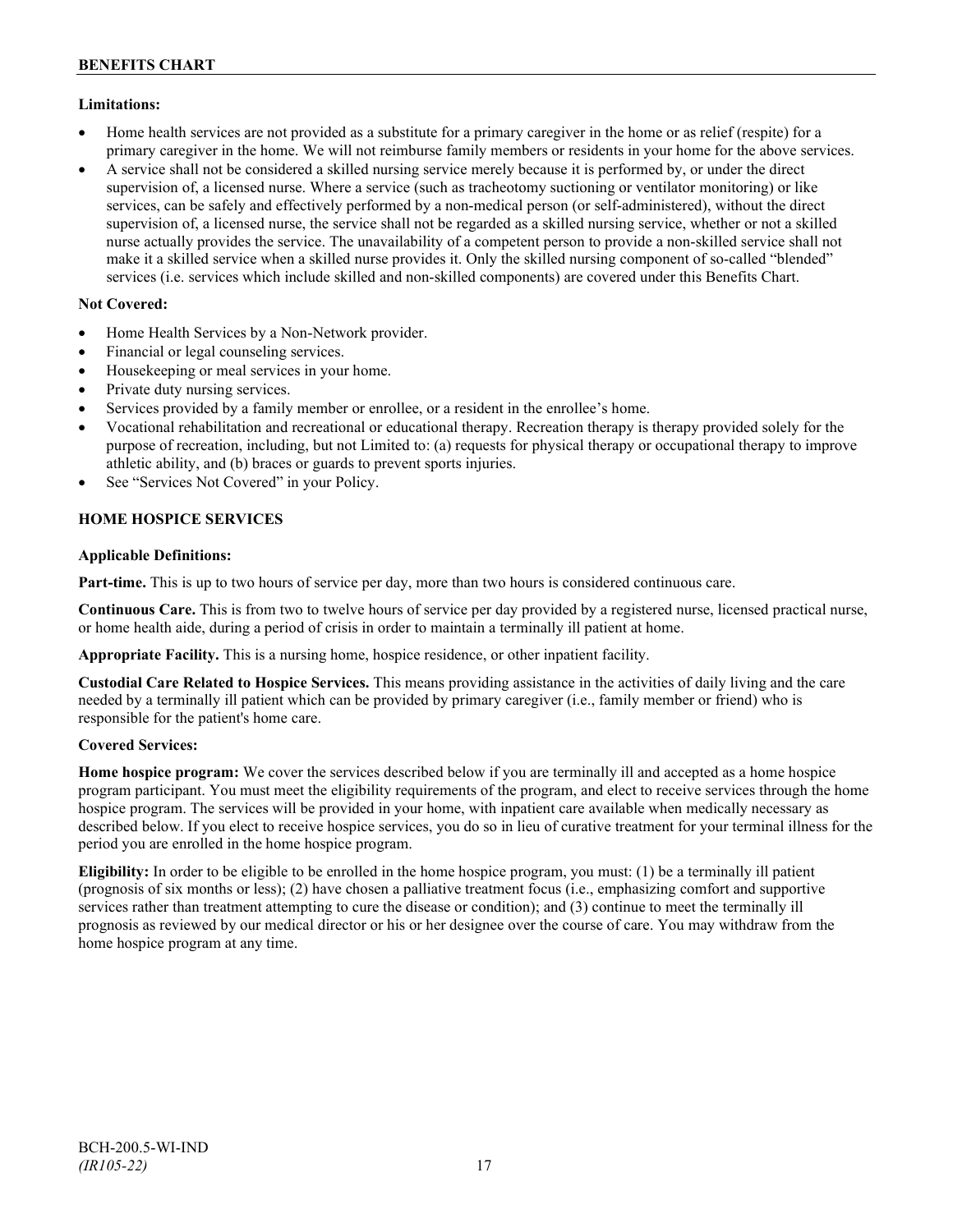## **BENEFITS CHART**

**Eligible services:** Hospice services include the following services provided in accordance with an approved hospice treatment plan:

- Home Health Services:
	- o Part-time care provided in your home by an interdisciplinary hospice team (which may include a physician, nurse, social worker, and spiritual counselor) and medically necessary home health services are covered.
	- o One or more periods of continuous care in your home or in a setting which provides day care for pain or symptom management, when medically necessary, will be covered.
- Inpatient Services: We cover medically necessary inpatient services.

Other Services:

- Respite care is covered for care in your home or in an appropriate facility, to give your primary caregivers (i.e., family members or friends) rest and/or relief when necessary in order to maintain a terminally ill patient at home*.*
- o Medically necessary medications for pain and symptom management.
- o Semi-electric hospital beds and other durable medical equipment are covered.
- Emergency and non-emergency care is covered.

| Network Benefits             | <b>Non-Network Benefits</b> |
|------------------------------|-----------------------------|
| 70% of the charges incurred. | No coverage.                |

Respite care is Limited to 5 days per episode, and respite care and continuous care combined are Limited to 30 days.

#### **Not Covered:**

- Home Hospice Services by a Non-Network provider.
- Financial or legal counseling services.
- Housekeeping or meal services in your home.
- Custodial or maintenance care related to hospice services, whether provided in the home or in a nursing home.
- Any service not specifically described as covered services under this home hospice services benefits.
- Any services provided by members of your family or residents in your home.
- See "Services Not Covered" in your Policy.

## **HOSPITAL AND SKILLED NURSING FACILITY SERVICES**

#### **Covered Services:**

We cover services as described below.

#### **Medical or surgical hospital services**

**Inpatient hospital services:** We cover the following medical or surgical services, for the treatment of acute illness or injury, which require the level of care only provided in an acute care facility. These services must be authorized by a physician.

Inpatient hospital services include: room and board; the use of operating or maternity delivery rooms; intensive care facilities; newborn nursery facilities; general nursing care, anesthesia, laboratory and diagnostic imaging services, radiation therapy, physical therapy, prescription drugs or other medications administered during treatment, blood and blood products (unless replaced), and blood derivatives, and other diagnostic or treatment related hospital services; physician and other professional medical and surgical services provided while in the hospital, including gender confirmation surgery that meets medical coverage criteria.

We cover, following a vaginal delivery, a minimum of 48 hours of inpatient care for the mother and newborn child. We cover, following a caesarean section delivery, a minimum of 96 hours of inpatient care for the mother and newborn child.

Health insurance issuers generally may not, under Federal law, restrict benefits for any hospital length of stay in connection with childbirth for the mother of newborn child to less than 48 hours following a vaginal delivery, or less than 96 hours following a caesarean section. However, Federal law generally does not prohibit the mother's or newborn's attending provider, after consulting with the mother, from discharging the mother or her newborn earlier than 48 hours (or 96 hours as applicable). In any case plans and issuers may not, under Federal law, require that a provider obtain authorization from the plan or the insurance issuer for prescribing a length of stay not in excess of 48 hours (or 96 hours).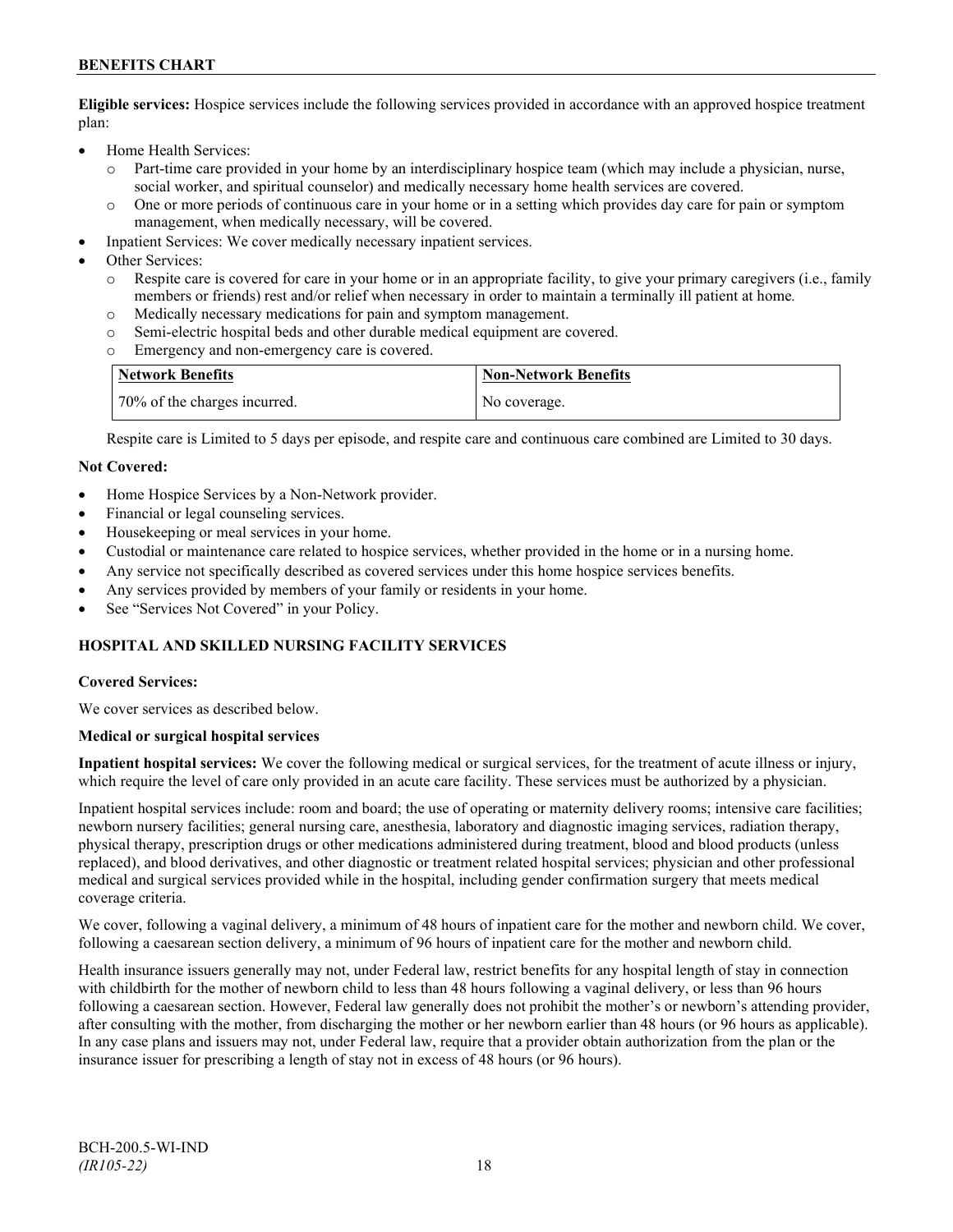| Network Benefits             | <b>Non-Network Benefits</b>  |
|------------------------------|------------------------------|
| 70% of the charges incurred. | 50% of the charges incurred. |

Each Insured's admission or confinement, including that of a newborn child, is separate and distinct from the admission or confinement of any other Insured.

**Outpatient hospital, ambulatory care or surgical facility services:** We cover the following medical and surgical services, for diagnosis or treatment of illness or injury on an outpatient basis. These services must be authorized by a physician.

Outpatient services include: use of operating rooms, maternity delivery rooms or other outpatient departments, rooms or facilities; and the following outpatient services: general nursing care, anesthesia, laboratory and diagnostic imaging services, radiation therapy, physical therapy, drugs administered during treatment, blood and blood products (unless replaced), and blood derivatives, and other diagnostic or treatment related outpatient services; physician and other professional medical and surgical services provided while an outpatient, including colonoscopies, and gender confirmation surgery that meets medical coverage criteria.

To see the benefit level for diagnostic imaging services, laboratory services and physical therapy, see benefits under Diagnostic Imaging Services, Laboratory Services and Physical Therapy in this Benefits Chart.

| <b>Network Benefits</b>      | Non-Network Benefits         |
|------------------------------|------------------------------|
| 70% of the charges incurred. | 50% of the charges incurred. |

**Skilled nursing facility care:** We cover room and board, daily skilled nursing and related ancillary services for post-acute treatment and rehabilitative care of illness or injury that meets medical coverage criteria.

| Network Benefits                             | <b>Non-Network Benefits</b>                  |
|----------------------------------------------|----------------------------------------------|
| 70% of the charges incurred.                 | 50% of the charges incurred.                 |
| Limited to a 30 day maximum per confinement. | Limited to a 30 day maximum per confinement. |

Each day of services provided under the Network Benefits and Non-Network Benefits, combined, applies toward the maximum shown above.

### **Not Covered:**

- Services for items for personal convenience, such as television rental, are not covered.
- See "Services Not Covered" in your Policy.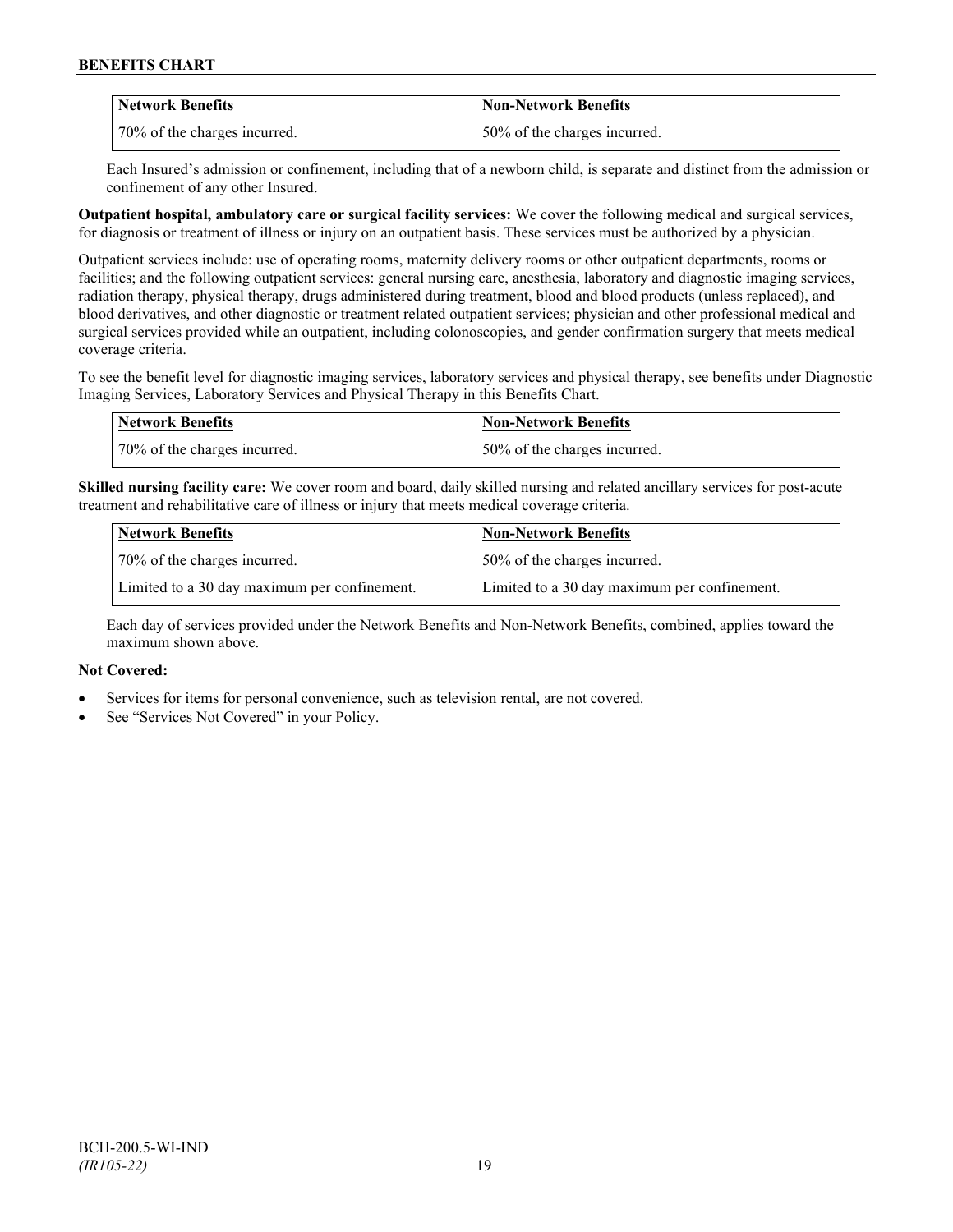### **INFERTILITY DIAGNOSIS**

### **Covered Services:**

We cover the diagnosis of infertility. These services include diagnostic procedures and tests provided in connection with an infertility evaluation, office visits and consultations to diagnose infertility.

| Network Benefits             | <b>Non-Network Benefits</b>  |
|------------------------------|------------------------------|
| 70% of the charges incurred. | 50% of the charges incurred. |

Coverage is Limited to office visits and consultations to diagnose infertility. Treatment is not covered.

### **Not Covered:**

- Infertility/fertility treatment, including, but not limited to, office visits, laboratory services, diagnostic imaging services, and fertility drugs, reversal of sterilization, and sperm, ova or embryo acquisition, retrieval or storage; however, we do cover office visits and consultations to diagnose infertility.
- Services related to the establishment of surrogate pregnancy and fees for a surrogate. However, pregnancy and maternity services are covered for an Insured under this Benefits Chart, including a surrogate pregnancy.
- See "Services Not Covered" in your Policy.

## **LABORATORY SERVICES**

#### **Covered Services:**

We cover laboratory tests when ordered by a provider and provided in a clinic or outpatient hospital facility. This includes blood tests to detect lead exposure in children between the ages of 6 months and 72 months.

To see the benefit level for inpatient hospital or skilled nursing facility services, see benefits under Inpatient Hospital and Skilled Nursing Facility Services in this Benefits Chart.

**Prostate-specific antigen (PSA) testing.** We cover prostate cancer screening for men 40 years of age or over who are symptomatic or in a high-risk category and for all men 50 years of age or older.

| Network Benefits             | Non-Network Benefits         |
|------------------------------|------------------------------|
| 70% of the charges incurred. | 50% of the charges incurred. |

#### **All other laboratory services**

#### **Services for illness or injury**

| <b>Network Benefits</b>      | <b>Non-Network Benefits</b>  |
|------------------------------|------------------------------|
| 70% of the charges incurred. | 50% of the charges incurred. |

#### **Preventive services**

Laboratory services associated with preventive services are covered at the benefit level shown in the "Preventive Services" section of this Benefits Chart.

#### **Not Covered:**

See "Services Not Covered" in your Policy.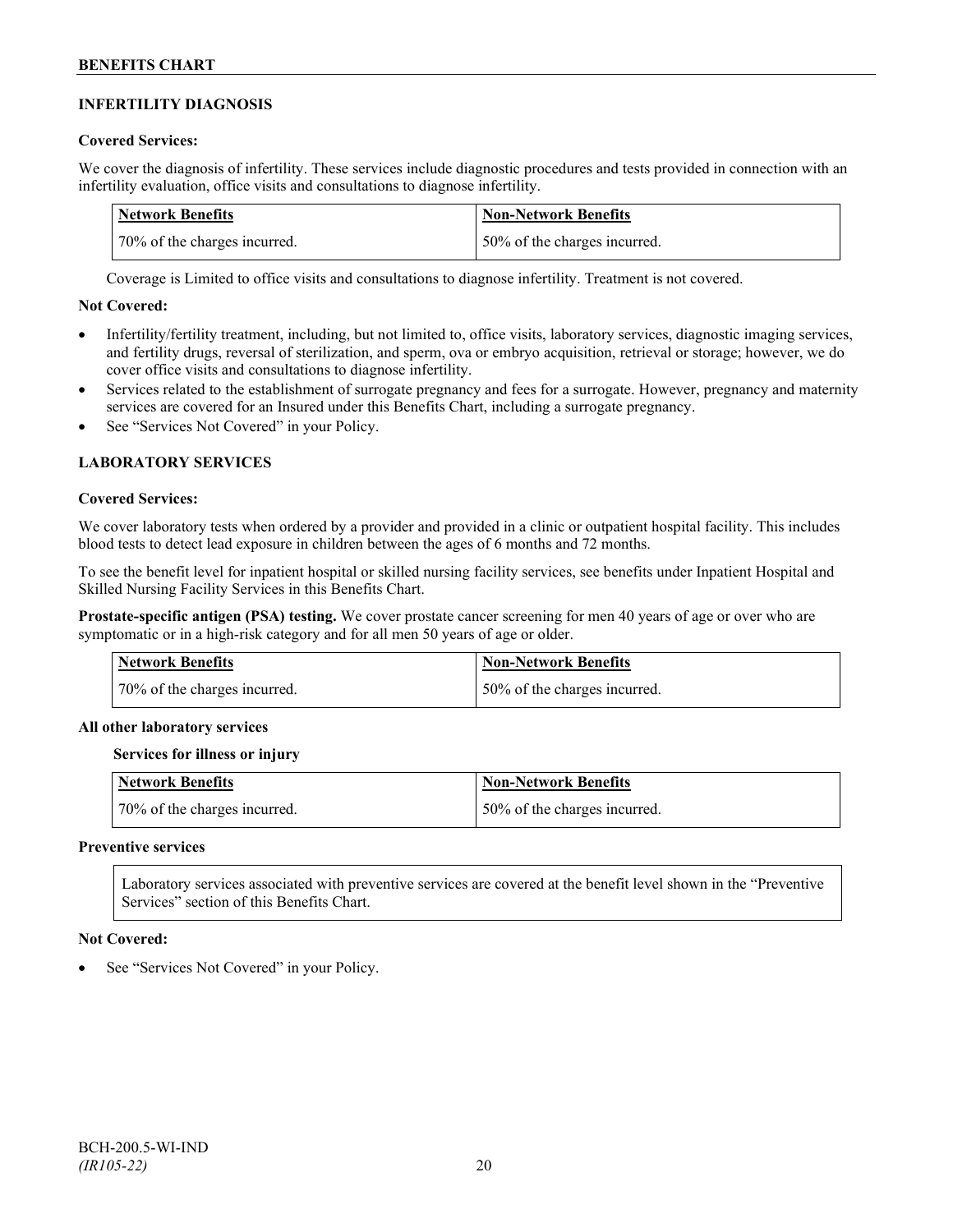## **MASTECTOMY RECONSTRUCTION BENEFIT**

### **Covered Services:**

We cover reconstruction of the breast on which the mastectomy has been performed; surgery and reconstruction of the other breast to produce symmetrical appearance, and prostheses and physical complications of all stages of mastectomy, including lymphedemas.

| <b>Network Benefits</b>                               | <b>Non-Network Benefits</b>                           |
|-------------------------------------------------------|-------------------------------------------------------|
| Coverage level is same as corresponding Network       | Coverage level is same as corresponding Non-Network   |
| Benefits, depending on type of service provided, such | Benefits, depending on type of service provided, such |
| as Office Visits for Illness or Injury, Inpatient or  | as Office Visits for Illness or Injury, Inpatient or  |
| Outpatient Hospital Services.                         | Outpatient Hospital Services.                         |

### **Not Covered:**

See "Services Not Covered" in your Policy.

## **MEDICATION THERAPY DISEASE MANAGEMENT PROGRAM**

### **Covered Services:**

If you meet our criteria for coverage, you may qualify for our Medication Therapy Disease Management Program.

The program covers consultations with a designated Network pharmacist.

Covered services are based on established medical policies, which are subject to periodic review and modification by the medical directors. These medical policies (medical coverage criteria) are available by calling Member Services, or logging on to your "*my*HealthPartners" account at [healthpartners.com.](http://www.healthpartners.com/)

| <b>Network Benefits</b>                                     | <b>Non-Network Benefits</b> |
|-------------------------------------------------------------|-----------------------------|
| 100% of the charges incurred.<br>Deductible does not apply. | No coverage.                |

### **Not Covered:**

See "Services Not Covered" in your Policy.

## **OFFICE VISITS FOR ILLNESS OR INJURY**

### **Covered Services:**

We cover the following when medically necessary: professional medical and surgical services and related supplies, including biofeedback, of physicians and other health care providers; blood and blood products (unless replaced) and blood derivatives.

We cover diagnosis and treatment of illness or injury to the eyes. Where contact or eye glass lenses are prescribed as medically necessary for the post-operative treatment of cataracts or for the treatment of aphakia, acute or chronic corneal pathology or keratoconus, we cover the initial evaluation, lenses and fitting. Insureds must pay for lens replacement beyond the initial pair.

Services received via video, e-visit or telephone are covered under the "Telehealth/Telemedicine Services" section.

### **Office visits**

| <b>Network Benefits</b>      | <b>Non-Network Benefits</b>  |
|------------------------------|------------------------------|
| 70% of the charges incurred. | 50% of the charges incurred. |

## **Convenience clinics**

| <b>Network Benefits</b>      | <b>Non-Network Benefits</b>  |
|------------------------------|------------------------------|
| 70% of the charges incurred. | 50% of the charges incurred. |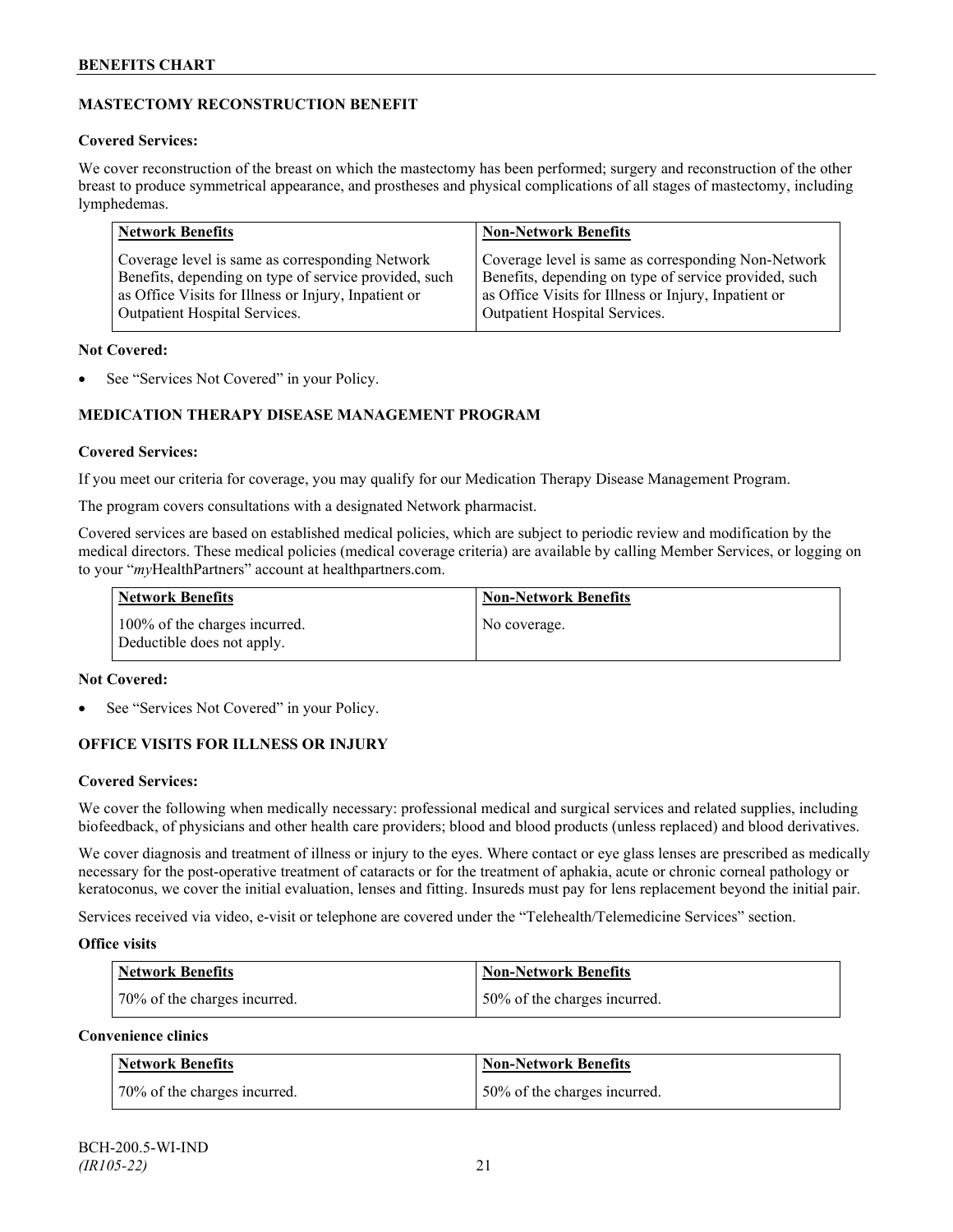## **First four visits**

If any of the first four visits are urgent care visits or office visits, they are covered at 100%, subject to a copayment of \$30 per visit, not subject to the deductible.

If any of the first four visits are convenience clinic visits, telephone visits or E-visits (other than Virtuwell), they are covered at 100%, subject to a copayment of \$15 per visit, not subject to the deductible.

Then services will be covered at the deductible and coinsurance and/or copayment indicated for urgent care visits, office visits, convenience clinic visits, telephone visits or E-visits (other than Virtuwell).

Physician services are included; however, charges for office procedures, laboratory, radiology and other ancillary services are not included and will be subject to the deductible and coinsurance and/or copayment.

#### **Injections administered in a physician's office, other than immunizations**

#### **Allergy injections**

| Network Benefits             | Non-Network Benefits         |
|------------------------------|------------------------------|
| 70% of the charges incurred. | 50% of the charges incurred. |

#### **All other injections**

| <b>Network Benefits</b>      | Non-Network Benefits         |
|------------------------------|------------------------------|
| 70% of the charges incurred. | 50% of the charges incurred. |

#### **Not Covered:**

- Court ordered treatment, except as described in this Benefits Chart. Any resulting court ordered treatment for mental health services will be subject to the Policy's requirement for medical necessity.
- See "Services Not Covered" in your Policy.

## **PEDIATRIC EYEWEAR**

#### **Covered Services:**

We cover pediatric eyewear for children.

Routine eye exams are covered under the "Preventive Services" section.

| <b>Network Benefits</b>      | <b>Non-Network Benefits</b> |
|------------------------------|-----------------------------|
| 70% of the charges incurred. | No coverage.                |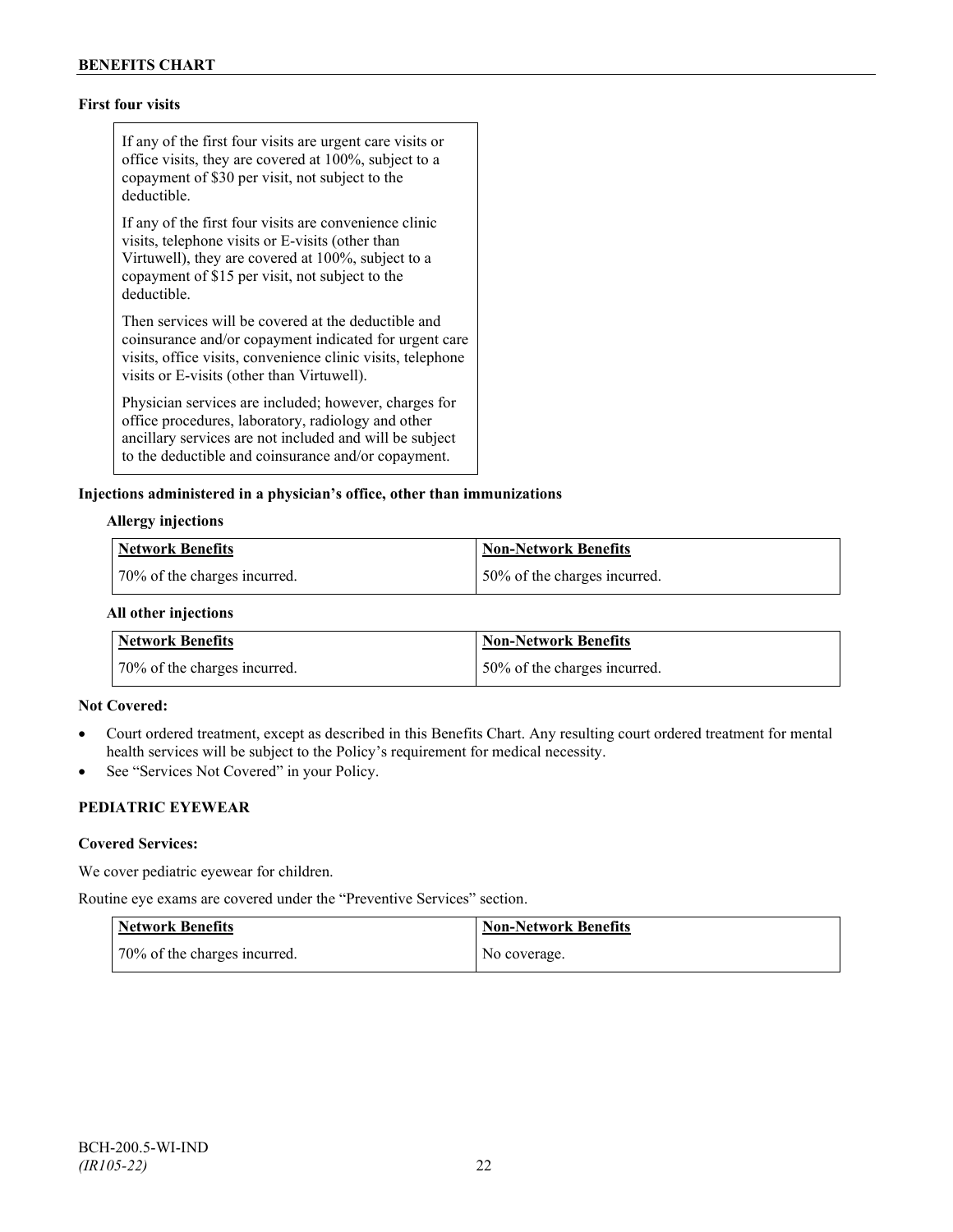## **Limitations:**

- Coverage under this provision will continue until the end of the month in which the child turns 19.
- Limited to one of the following per calendar year:
	- o one pair of eyeglasses including one set of prescription lenses, frames from the designated eyewear collection, and anti scratch coating; or
	- o one pair of non-disposable contact lenses; or
	- o a one year supply of disposable contact lenses.
- Contact lens fittings are limited to two per calendar year.

## **Not Covered:**

- Frames that are not included in the designated eyewear collection are not covered. However, one pair of lenses will be covered if a member chooses frames outside the designated eyewear collection.
- More than one pair of lenses or frames or non-disposable contacts per calendar year, regardless of the reason. This includes replacement of eyeglasses or contact lenses due to loss, breakage, theft, or change in prescription.
- Safety glasses or goggles for sports or vocational reasons.
- Upgrades including, but not limited to, UV protection and no-line multifocal lenses.
- See "Services Not Covered" in your Policy.

## **PHYSICAL THERAPY, OCCUPATIONAL THERAPY, SPEECH THERAPY AND OTHER SPECIFIED THERAPIES**

## **Covered Services:**

We cover the following physical therapy, occupational therapy and speech therapy services:

- Medically necessary rehabilitative care to correct the effects of illness or injury.
- Habilitative services rendered for congenital, developmental or medical conditions which have significantly Limited the successful initiation of normal speech and normal motor development.

Massage therapy which is performed in conjunction with other treatment/modalities by a physical or occupational therapist, is part of a prescribed treatment plan and is not billed separately is covered.

We cover services provided in a clinic. We also cover physical therapy provided in an outpatient hospital facility. To see the benefit level for inpatient hospital or skilled nursing facility services, see benefits under "Inpatient Hospital and Skilled Nursing Facility Services".

### **Rehabilitative care**

| <b>Network Benefits</b>                                                                       | <b>Non-Network Benefits</b>                                                                   |
|-----------------------------------------------------------------------------------------------|-----------------------------------------------------------------------------------------------|
| 70% of the charges incurred.                                                                  | 50% of the charges incurred.                                                                  |
| Physical, Occupational and Speech Therapy are<br>Limited to 20 visits each per calendar year. | Physical, Occupational and Speech Therapy are<br>Limited to 20 visits each per calendar year. |

In addition to the services provided above, we cover a minimum of:

- 20 visits per calendar year for pulmonary rehabilitation therapy,
- 36 visits per calendar year for cardiac rehabilitation therapy,
- 30 visits per calendar year for post-cochlear implant aural therapy,
- 20 visits per calendar year for cognitive rehabilitation therapy.

The maximum number of visits are combined for Network Benefits and Non-Network Benefits.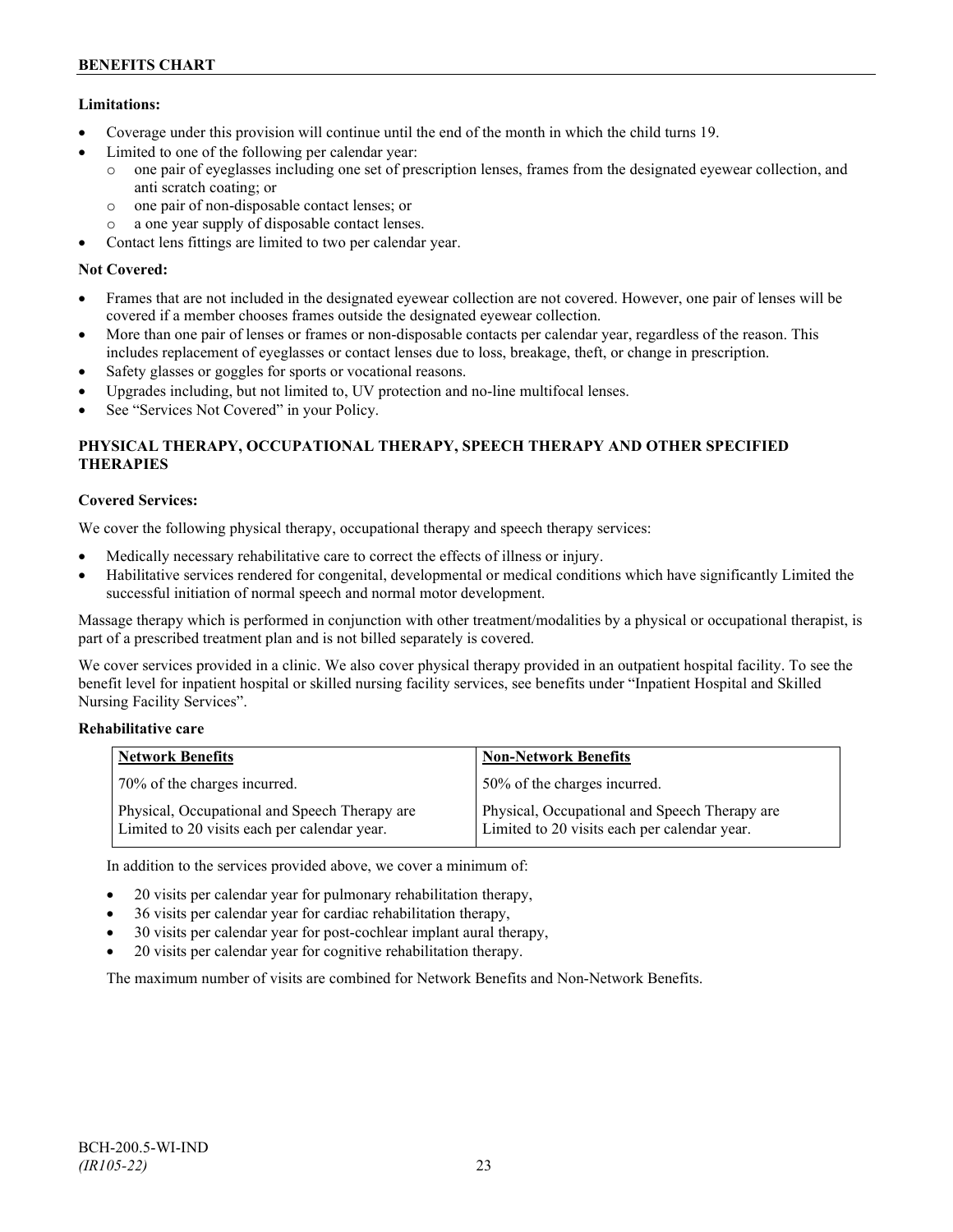## **BENEFITS CHART**

## **Habilitative care**

| <b>Network Benefits</b>                                                                       | <b>Non-Network Benefits</b>                                                                   |
|-----------------------------------------------------------------------------------------------|-----------------------------------------------------------------------------------------------|
| 70% of the charges incurred.                                                                  | 50% of the charges incurred.                                                                  |
| Physical, Occupational and Speech Therapy are<br>Limited to 20 visits each per calendar year. | Physical, Occupational and Speech Therapy are<br>Limited to 20 visits each per calendar year. |

The maximum number of visits is combined for Network Benefits and Non-Network Benefits.

#### **Not Covered:**

- Massage therapy for the purpose of comfort or convenience of the Insured.
- See "Services Not Covered" in your Policy.

## **PRESCRIPTION DRUG SERVICES**

#### **Covered Services:**

We cover prescription drugs and medications that can be self-administered or are administered in a physician's office.

#### **For Network Benefits, drugs and medications must be obtained at a network pharmacy.**

#### **If a copayment is required, you must pay one copayment for each 30-day supply, or portion thereof.**

### **Outpatient drugs (except as specified below)**

| <b>Network Benefits</b>                                                                                                                                                                                                                                                                                                                                                      | <b>Non-Network Benefits</b>  |
|------------------------------------------------------------------------------------------------------------------------------------------------------------------------------------------------------------------------------------------------------------------------------------------------------------------------------------------------------------------------------|------------------------------|
| 100% of the charges incurred, subject to a<br>copayment of \$5 for generic low cost formulary drugs,<br>and 100% of the charges incurred, subject to a<br>copayment of \$25 for generic high cost formulary<br>drugs.<br>Deductible does not apply.                                                                                                                          | 50% of the charges incurred. |
| Brand name formulary drugs are covered at 70% of the<br>charges incurred.                                                                                                                                                                                                                                                                                                    |                              |
| Non-formulary drugs are covered at 50% of the charges<br>incurred.                                                                                                                                                                                                                                                                                                           |                              |
| In no event will your cost for a formulary insulin drug<br>exceed \$25. Deductible does not apply to formulary<br>insulin drugs.                                                                                                                                                                                                                                             |                              |
| Oral chemotherapy drugs are included on the<br>Specialty Drug List. However, you pay the applicable<br>outpatient drug benefit. As required by Wisconsin law,<br>you will not pay higher cost sharing (deductible,<br>copayment or coinsurance) for orally administered<br>chemotherapy drugs than you pay for injected or<br>intravenously administered chemotherapy drugs. |                              |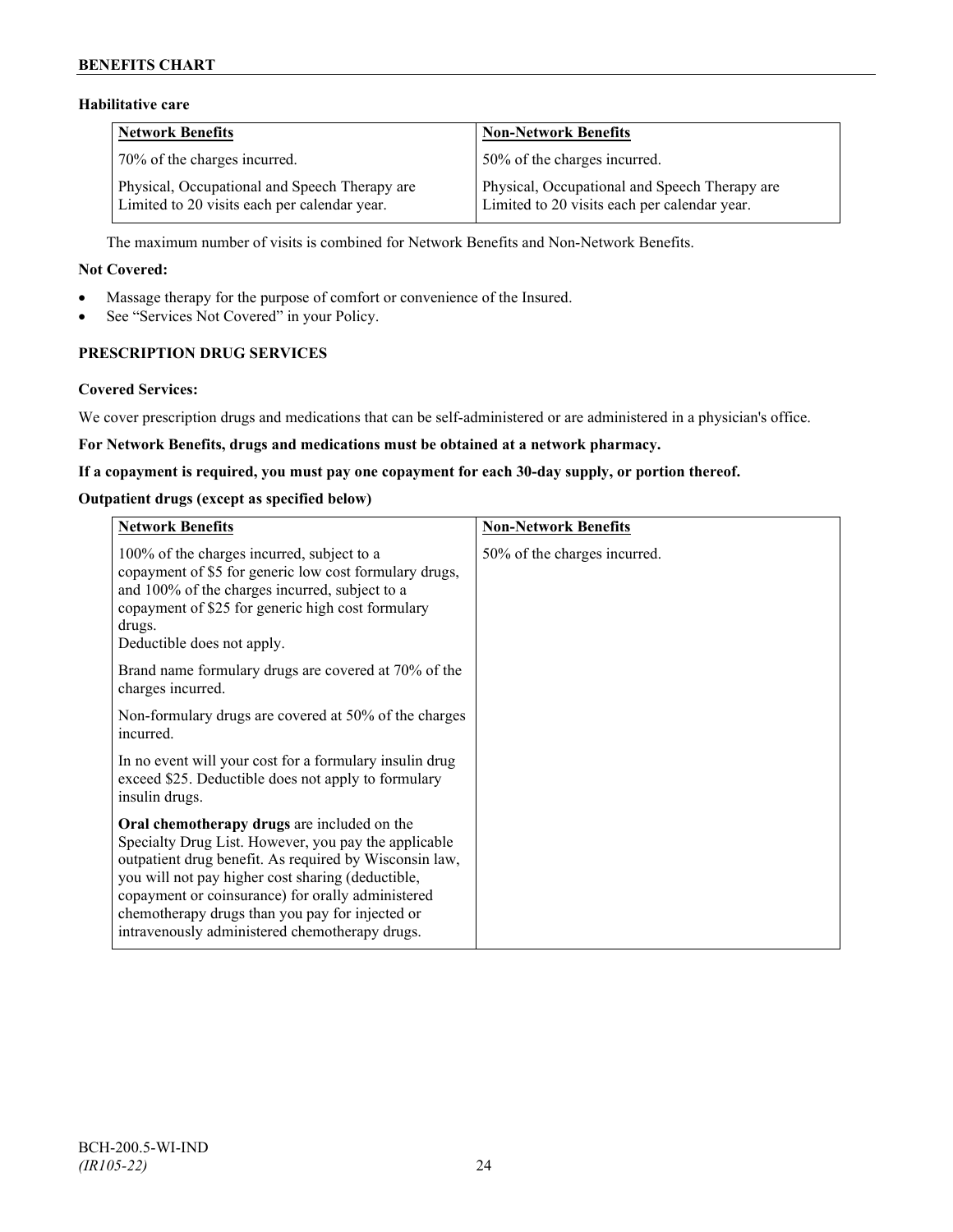### **Mail order drugs**

| <b>Network Benefits</b>                                                                                                                                                                                                                                                                                                 | <b>Non-Network Benefits</b>                                                                                |
|-------------------------------------------------------------------------------------------------------------------------------------------------------------------------------------------------------------------------------------------------------------------------------------------------------------------------|------------------------------------------------------------------------------------------------------------|
| For your convenience, you may also get up to a 90-day<br>supply of outpatient prescription drugs that can be self-<br>administered through the designated mail order service.<br>Outpatient drugs ordered through this service are<br>covered at the benefit percent and copayments shown in<br>Outpatient Drugs above. | Mail order drugs are only available through the<br>designated mail order service.<br>See Network Benefits. |
| Specialty Drugs are not available through the mail order<br>service.                                                                                                                                                                                                                                                    |                                                                                                            |

### **Specialty drugs that are self-administered**

| <b>Network Benefits</b>                                                                                                                                                                                                                                                                                                                                                      | <b>Non-Network Benefits</b> |
|------------------------------------------------------------------------------------------------------------------------------------------------------------------------------------------------------------------------------------------------------------------------------------------------------------------------------------------------------------------------------|-----------------------------|
| 50% of the charges incurred.                                                                                                                                                                                                                                                                                                                                                 | No coverage.                |
| Oral chemotherapy drugs are included on the<br>Specialty Drug List. However, you pay the applicable<br>outpatient drug benefit. As required by Wisconsin law,<br>you will not pay higher cost sharing (deductible,<br>copayment or coinsurance) for orally administered<br>chemotherapy drugs than you pay for injected or<br>intravenously administered chemotherapy drugs. |                             |

Specialty Drugs are Limited to drugs on the Specialty Drug List and must be obtained from a designated vendor.

### **Tobacco cessation drugs are covered for all FDA approved tobacco cessation drugs**

| <b>Network Benefits</b>                                     | <b>Non-Network Benefits</b>  |
|-------------------------------------------------------------|------------------------------|
| 100% of the charges incurred.<br>Deductible does not apply. | 50% of the charges incurred. |

### **Contraceptive drugs**

| <b>Network Benefits</b>                                                                                                                                         | <b>Non-Network Benefits</b>  |
|-----------------------------------------------------------------------------------------------------------------------------------------------------------------|------------------------------|
| 100% of the charges incurred for formulary drugs.<br>Deductible does not apply.                                                                                 | 50% of the charges incurred. |
| If a physician requests that a Non-Formulary<br>contraceptive drug be dispensed as written, the drug<br>will be covered at 100%, not subject to the deductible. |                              |

**ACA preventive medications.** We cover preventive medications currently recommended by USPSTF with an A or B rating if they are prescribed by your medical provider and they are listed on our Commercial ACA Preventive Drug List. Preventive medications are subject to periodic review and modification. Changes would be effective in accordance with the federal rules and reflected in our current medical coverage criteria for preventive care services.

| <b>Network Benefits</b>                                     | <b>Non-Network Benefits</b>  |
|-------------------------------------------------------------|------------------------------|
| 100% of the charges incurred.<br>Deductible does not apply. | 50% of the charges incurred. |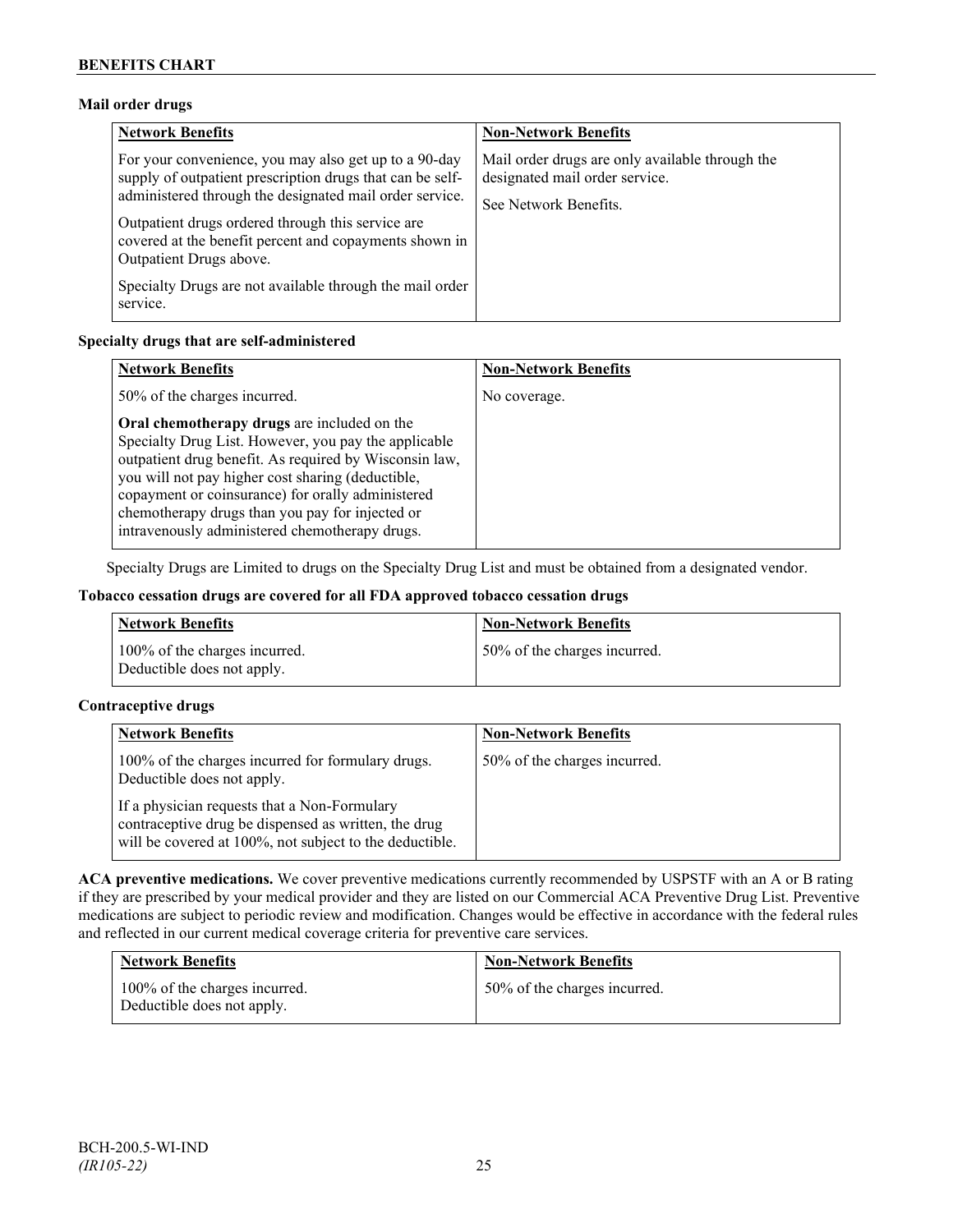## **Limitations:**

- Certain drugs may require prior authorization as indicated on the Formulary. HealthPartners may require prior authorization for the drug and also the site where the drug will be provided. Certain drugs are subject to our utilization review process and quantity limits.
- Certain non-formulary drugs require prior authorization. In addition, certain drugs may be subject to any quantity limits applied as part of our trial program. The trial drug program applies to new prescriptions for certain drugs which have high toxicity, low tolerance, high costs and/or high potential for waste. Trial drugs are indicated on the formulary and/or the Specialty Drug List. Your first fill of a trial drug may be limited to less than a month supply. If the drug is well tolerated and effective, you will receive the remainder of your first month supply.
- If an Insured requests a brand name drug when there is a generic equivalent, the brand name drug will be covered up to the charge that would apply to the generic drug, minus any required copayment. If a physician requests that a brand name drug be dispensed as written, the drug will be paid at the non-formulary benefit.
- We may require Insureds to try over-the-counter (OTC) drug alternatives before approving more costly formulary prescription drugs.
- Unless otherwise specified in the Prescription Drug Services section, you may receive up to a 30-day supply per prescription.
- New prescriptions to treat certain chronic conditions are Limited to a 30-day supply.
- A 90-day supply will be covered and dispensed only at pharmacies that participate in our extended day supply program.
- No more than a 30-day supply of Specialty Drugs will be covered and dispensed at a time unless it's a manufacturer supplied drug that cannot be split that supplies the Insured with more than a 30-day supply.

### **Not Covered:**

- Replacement of prescription drugs, medications, equipment and supplies due to loss, damage or theft.
- Nonprescription (over-the-counter) drugs or medications, including, but not Limited to, vitamins, supplements, homeopathic remedies, and non-FDA approved drugs, unless listed on the Formulary and prescribed by a physician or legally authorized health care provider under applicable state and federal law. This exclusion does not include over-thecounter contraceptives for women as allowed under the Affordable Care Act when the Insured obtains a prescription for the item. In addition, if the Insured obtains a prescription, this exclusion does not include aspirin to prevent cardiovascular disease for men and women of certain ages; folic acid supplements for women who may become pregnant; fluoride chemoprevention supplements for children without fluoride in their water source; and iron supplements for children ages 6-12 months who are at risk for anemia.
- All drugs for the treatment of sexual dysfunction.
- All drugs for the treatment of growth deficiency.
- Fertility drugs.
- Medical cannabis.
- Drugs on the Excluded Drug List. The Excluded Drug List includes select drugs within a therapy class that are not eligible for coverage. This includes drugs that may be excluded for certain indications. The Excluded Drug List is available at [healthpartners.com.](http://www.healthpartners.com/)
- Drugs that are newly approved by the FDA until they are reviewed and approved by HealthPartners Pharmacy and Therapeutics Committee.
- Medical devices approved by the FDA will not be covered under the Prescription Drug Services section unless they are on our formulary. Covered medical devices are generally submitted and reimbursed under your medical benefits.
- See "Services Not Covered" in your Policy.

### **PREVENTIVE SERVICES**

### **Applicable Definitions:**

**Routine Preventive Services** are routine healthcare services that include screenings, check-ups and counseling to prevent illness, disease or other health problems before symptoms occur.

**Diagnostic Services** are services to help a provider understand your symptoms, diagnose illness and decide what treatment may be needed. They may be the same services that are listed as preventive services, but they are being used as diagnostic services. Your provider will determine if these services are preventive or diagnostic. These services are not preventive if received as part of a visit to diagnose, manage or maintain an acute or chronic medical condition, illness or injury. When that occurs, unless otherwise indicated below, standard deductibles, copayments or coinsurance apply.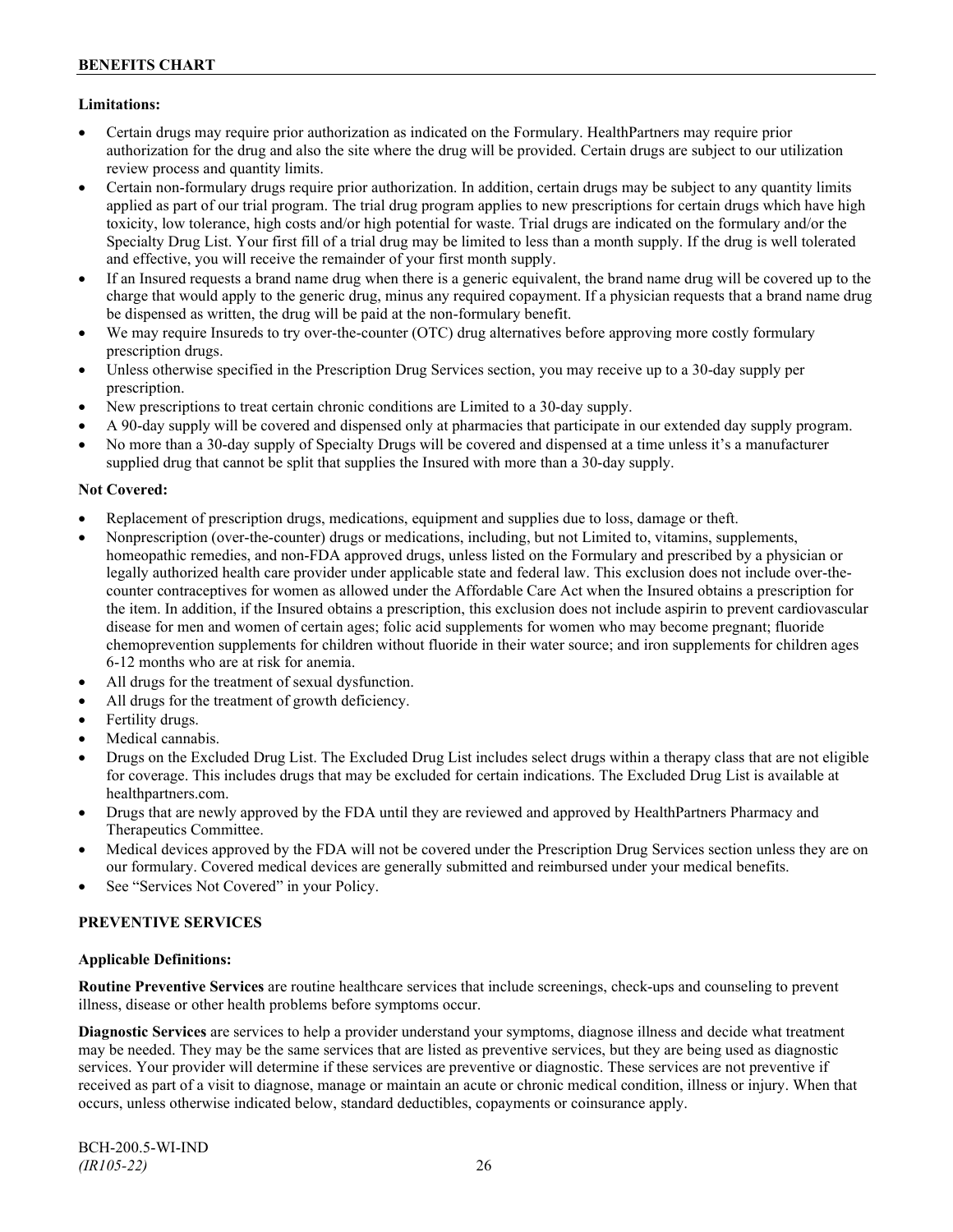### **Covered Services:**

We cover preventive services that meet any of the requirements under the Affordable Care Act (ACA) shown in the bulleted items below. These preventive services are covered at 100% under the Network Benefits with no deductible, copayments or coinsurance. (If a preventive service is not required by the ACA and it is covered at a lower benefit level, it will be specified below.) Preventive benefits mandated under the ACA are subject to periodic review and modification. Changes would be effective in accordance with the federal rules. Preventive services mandated by the ACA include:

- Evidence-based items or services that have in effect a rating of A or B in the current recommendations of the United States Preventive Services Task Force with respect to the individual;
- Immunizations for routine use in children, adolescents, and adults that have in effect a recommendation from the Advisory Committee on Immunization Practices of the Centers for Disease Control and Prevention with respect to the individual;
- With respect to infants, children, and adolescents, evidence-informed preventive care and screenings provided for in comprehensive guidelines supported by the Health Resources and Services Administration; and
- With respect to women, preventive care and screenings provided for in comprehensive guidelines supported by the Health Resources and Services Administration.

Covered services are based on established medical policies, which are subject to periodic review and modification by the medical directors. These medical policies (medical coverage criteria) are available by calling Member Services, or logging on to your "*my*HealthPartners" account at [healthpartners.com.](http://www.healthpartners.com/)

### **ACA and state mandated preventive services are covered as follows:**

**Routine health exams and periodic health assessments**. A physician or health care provider will counsel you as to how often health assessments are needed based on age, sex and health status. This includes screening and counseling for tobacco cessation and all FDA approved tobacco cessation medications including over-the-counter drugs (as shown in the Prescription Drug Services section).

| <b>Network Benefits</b>                                     | <b>Non-Network Benefits</b>  |
|-------------------------------------------------------------|------------------------------|
| 100% of the charges incurred.<br>Deductible does not apply. | 50% of the charges incurred. |

**Child health supervision services.** This includes pediatric preventive services such as newborn screenings, appropriate immunizations, developmental assessments and laboratory services appropriate to the age of the child from birth to 72 months, and appropriate immunizations to age 18.

| <b>Network Benefits</b>                                     | <b>Non-Network Benefits</b>  |
|-------------------------------------------------------------|------------------------------|
| 100% of the charges incurred.<br>Deductible does not apply. | 50% of the charges incurred. |

#### **Routine prenatal care and exams**

| Network Benefits                                            | <b>Non-Network Benefits</b>  |
|-------------------------------------------------------------|------------------------------|
| 100% of the charges incurred.<br>Deductible does not apply. | 50% of the charges incurred. |

**Routine postnatal care.** This includes health exams, assessments, education and counseling relating to the period immediately after childbirth.

| <b>Network Benefits</b>                                     | <b>Non-Network Benefits</b>  |
|-------------------------------------------------------------|------------------------------|
| 100% of the charges incurred.<br>Deductible does not apply. | 50% of the charges incurred. |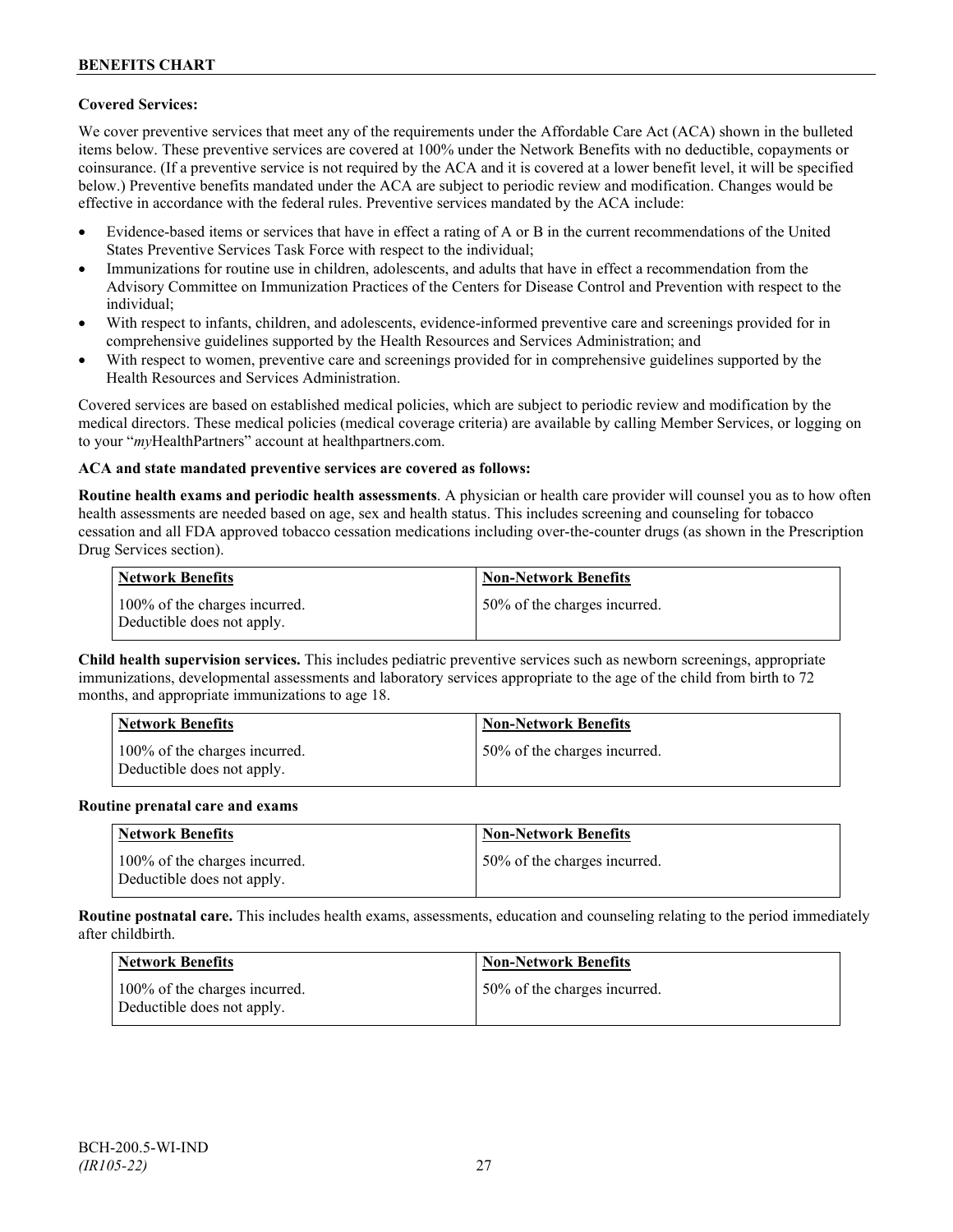**Routine screening procedures for cancer.** This includes colorectal screening, digital rectal examinations and other cancer screenings recommended by the USPSTF with an A or B rating. Women's preventive health services below describe additional routine screening procedures for cancer.

| <b>Network Benefits</b>                                     | <b>Non-Network Benefits</b>  |
|-------------------------------------------------------------|------------------------------|
| 100% of the charges incurred.<br>Deductible does not apply. | 50% of the charges incurred. |

### **Routine eye and hearing exams for members under the age of 22**

| Network Benefits                                            | <b>Non-Network Benefits</b>  |
|-------------------------------------------------------------|------------------------------|
| 100% of the charges incurred.<br>Deductible does not apply. | 50% of the charges incurred. |

**Professional voluntary family planning services.** This includes services to prevent or delay a pregnancy, including counseling and education. Services must be provided by a licensed provider.

| <b>Network Benefits</b>                                     | <b>Non-Network Benefits</b>  |
|-------------------------------------------------------------|------------------------------|
| 100% of the charges incurred.<br>Deductible does not apply. | 50% of the charges incurred. |

#### **Adult immunizations**

| <b>Network Benefits</b>       | <b>Non-Network Benefits</b>   |
|-------------------------------|-------------------------------|
| 100% of the charges incurred. | 100% of the charges incurred. |
| Deductible does not apply.    | Deductible does not apply.    |

**Women's preventive health services.** This includes mammograms, screenings for cervical cancer (pap smears), breast pumps, human papillomavirus (HPV) testing, counseling for sexually transmitted infections, counseling and screening for human immunodeficiency virus (HIV), and all FDA approved contraceptive methods as prescribed by a doctor, sterilization procedures, education and counseling (see the Prescription Drug Services section for coverage of oral contraceptive drugs). We also provide genetic screening for BRCA if someone in your family has the gene or you have a diagnosis of cancer.

The U.S. Preventive Services Task Force (USPSTF) recommends screening mammography, with or without clinical breast examination (CBE), every 1-2 years for women aged 40 and older. For women age 50 and older, we cover an annual mammogram.

| Network Benefits                                            | <b>Non-Network Benefits</b>  |
|-------------------------------------------------------------|------------------------------|
| 100% of the charges incurred.<br>Deductible does not apply. | 50% of the charges incurred. |

**Obesity screening and management.** We cover obesity screening and counseling for all ages during a routine preventive care exam. If you are age 18 or older and have a body mass index of 30 or more, we also cover intensive obesity management to help you lose weight. Your primary care doctor can coordinate these services.

| <b>Network Benefits</b>                                     | Non-Network Benefits         |
|-------------------------------------------------------------|------------------------------|
| 100% of the charges incurred.<br>Deductible does not apply. | 50% of the charges incurred. |

### **In addition to any ACA or state mandated preventive services referenced above, we cover the following eligible preventive services:**

#### **Routine hearing exams for adults age 22 and older**

| Network Benefits             | <b>Non-Network Benefits</b>  |
|------------------------------|------------------------------|
| 70% of the charges incurred. | 50% of the charges incurred. |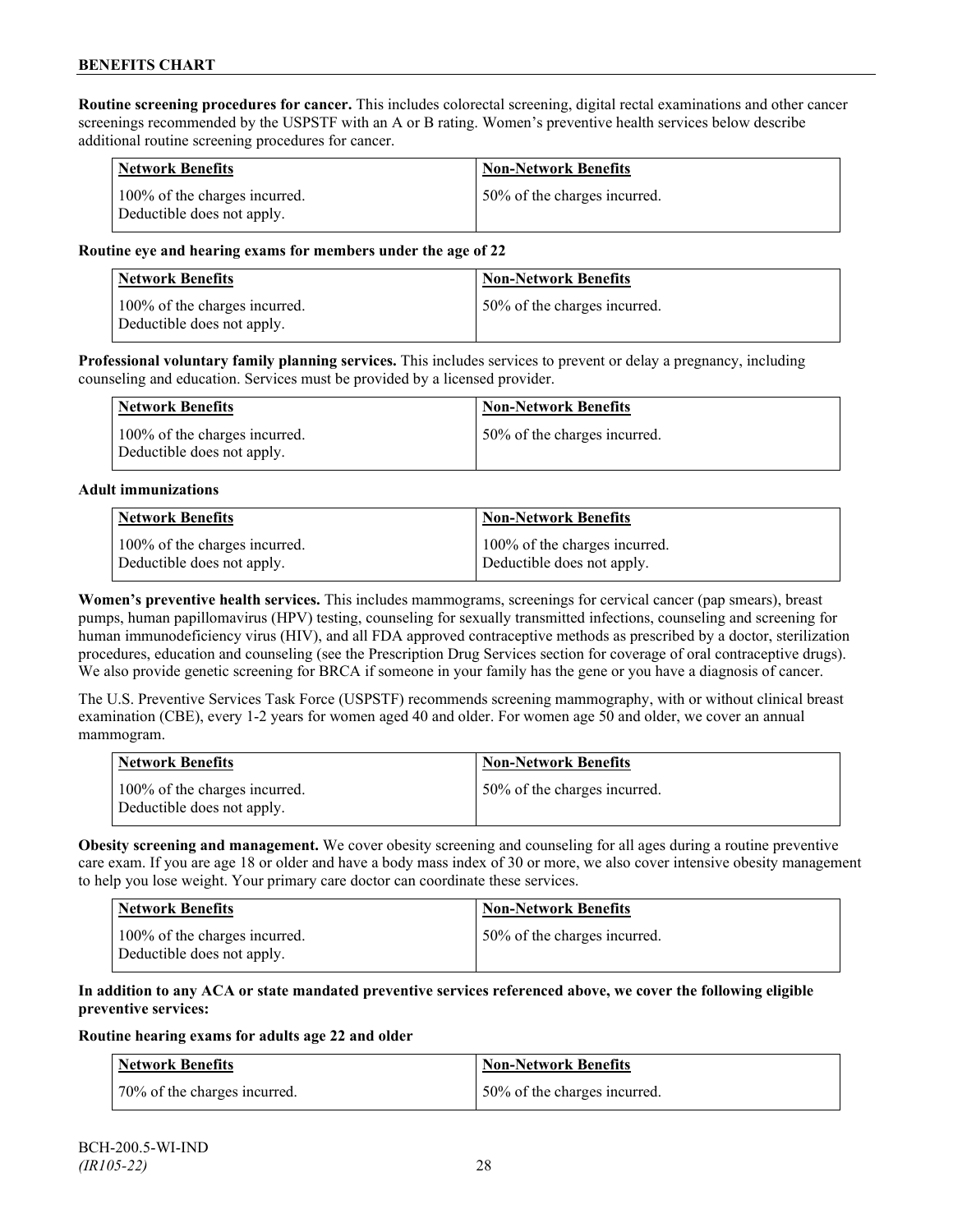### **Eye exams for adults diagnosed with diabetes**

| <b>Network Benefits</b>                                     | <b>Non-Network Benefits</b>  |
|-------------------------------------------------------------|------------------------------|
| 100% of the charges incurred.<br>Deductible does not apply. | 50% of the charges incurred. |

**Ovarian cancer surveillance tests for women who are at risk.** "At risk for ovarian cancer" means (1) having a family history that includes any of the following: one or more first-degree or second-degree relatives with ovarian cancer, clusters of female relatives with breast cancer or nonpolyposis colorectal cancer; or (2) testing positive for BRCA1 or BRCA2 mutations. "Surveillance tests for ovarian cancer" means annual screening using: CA-125 serum tumor marker testing, transvaginal ultrasound, pelvic examination or other proven ovarian cancer screening tests currently being evaluated by the federal Food and Drug Administration or by the National Cancer Institute.

| <b>Network Benefits</b>                                                                                                                                                                                                           | <b>Non-Network Benefits</b>                                                                                                                                                                                                           |
|-----------------------------------------------------------------------------------------------------------------------------------------------------------------------------------------------------------------------------------|---------------------------------------------------------------------------------------------------------------------------------------------------------------------------------------------------------------------------------------|
| Coverage level is same as corresponding Network<br>Benefit, depending on type of service provided, such as<br>Diagnostic Imaging Services, Laboratory Services<br>Office Visits for Illness or Injury, or Preventive<br>Services. | Coverage level is same as corresponding Non-Network<br>Benefit, depending on type of service provided, such as<br>Diagnostic Imaging Services, Laboratory Services<br>Office Visits for Illness or Injury, or Preventive<br>Services. |
|                                                                                                                                                                                                                                   |                                                                                                                                                                                                                                       |

#### **Limitations:**

• Services are not preventive if received as part of a visit to diagnose, manage or maintain an acute or chronic medical condition, illness or injury. When that occurs, unless otherwise indicated above, standard deductibles, copayments or coinsurance apply.

#### **Not Covered:**

- Routine eye exams for adults age 22 and older.
- See "Services Not Covered" in your Policy.

## **TELEHEALTH/TELEMEDICINE SERVICES**

#### **Definitions:**

**Telehealth, Telemedicine, or Virtual Care.** This is a means of communication between a health care professional and a patient. This includes the use of secure electronic information, imaging, and communication technologies, including:

- interactive audio or audio-video
- interactive audio with store-and-forward technology
- chat-based and email-based systems
- physician-to-physician consultation
- patient education
- data transmission
- data interpretation
- digital diagnostics (algorithm-enabled diagnostic support)
- digital therapeutics (the use of personal health devices and sensors, either alone or in combination with conventional drug therapies, for disease prevention and management)

#### Services can be delivered:

Synchronously: the patient and health care professional are engaging with one another at the same time; or Asynchronously: the patient and health care professional engage with each other at different points in time.

**Telephone Visits.** Live, synchronous, interactive encounters over the telephone between a patient and a healthcare provider.

**E-Visit or Chat-Based Visits.** Asynchronous online or mobile app encounters to discuss a patient's personal health information, vital signs, and other physiologic data or diagnostic images. The healthcare provider reviews and delivers a consultation, diagnosis, prescription or treatment plan after reviewing the patient's visit information.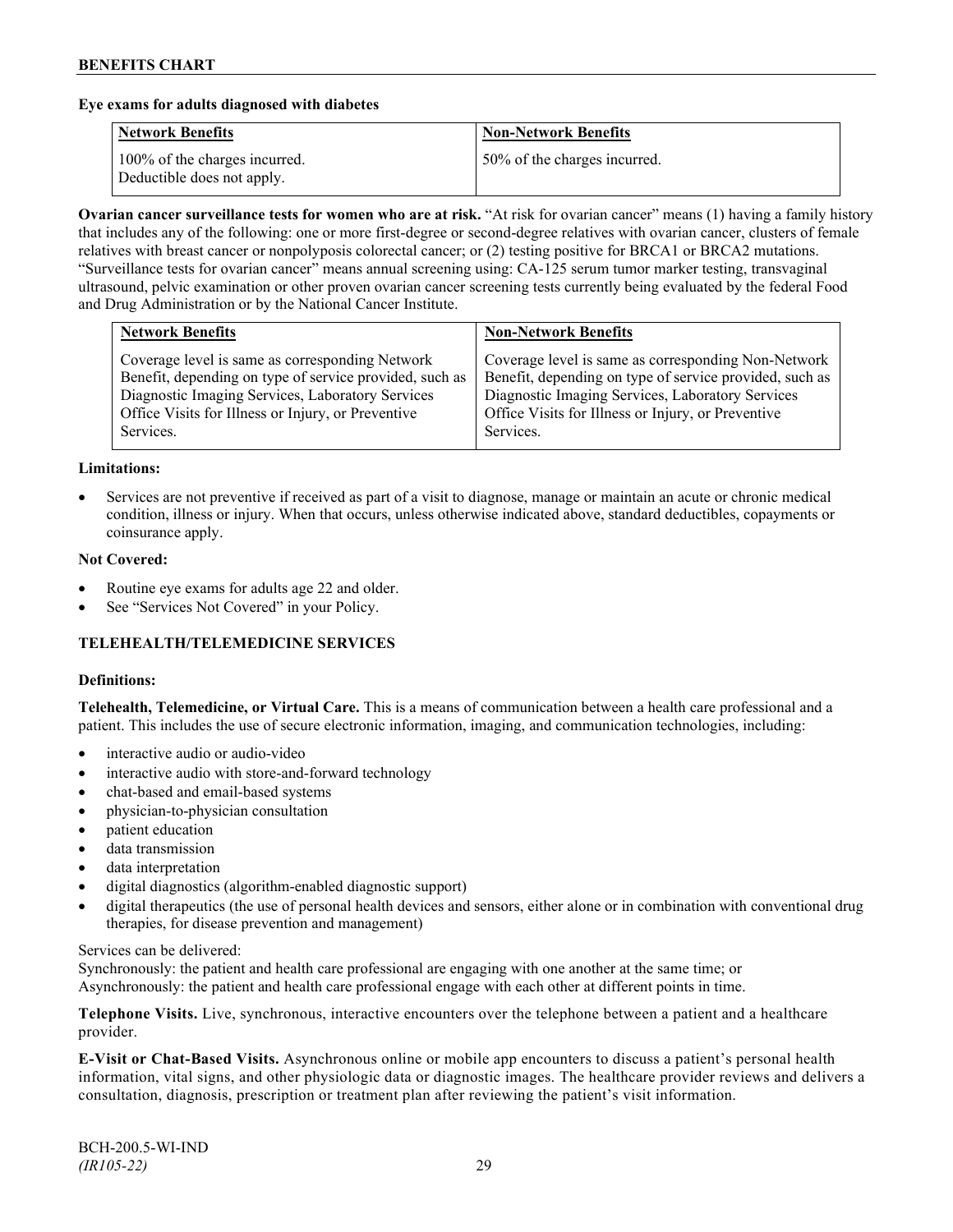## **BENEFITS CHART**

**Virtuwell<sup>®</sup>**. This is an online service for you to receive a diagnosis and treatment for certain conditions, such as a cold, flu, ear pain and sinus infections. You may access the Virtuwell website at [virtuwell.com.](https://www.virtuwell.com/)

**Video Visits.** Live, synchronous, interactive encounters using secure web-based video between a patient and a healthcare provider.

### **Covered Services:**

The Plan covers the following methods of receiving care for services that would be eligible under the Plan if the service were provided in person.

#### **Scheduled telephone visits**

| Network Benefits             | <b>Non-Network Benefits</b>  |
|------------------------------|------------------------------|
| 70% of the charges incurred. | 50% of the charges incurred. |

#### **E-visits**

#### **Access to online care through Virtuwell at [virtuwell.com](http://www.virtuwell.com/)**

| Network Benefits                                            | <b>Non-Network Benefits</b> |
|-------------------------------------------------------------|-----------------------------|
| 100% of the charges incurred.<br>Deductible does not apply. | No coverage.                |

#### **All other E-visits**

| Network Benefits             | Non-Network Benefits         |
|------------------------------|------------------------------|
| 70% of the charges incurred. | 50% of the charges incurred. |

#### **First four visits**

If any of the first four visits are urgent care visits or office visits, they are covered at 100%, subject to a copayment of \$30 per visit, not subject to the deductible.

If any of the first four visits are convenience clinic visits, telephone visits or E-visits (other than Virtuwell), they are covered at 100%, subject to a copayment of \$15 per visit, not subject to the deductible.

Then services will be covered at the deductible and coinsurance and/or copayment indicated for urgent care visits, office visits, convenience clinic visits, telephone visits or E-visits (other than Virtuwell).

Physician services are included; however, charges for office procedures, laboratory, radiology and other ancillary services are not included and will be subject to the deductible and coinsurance and/or copayment.

#### **Not Covered:**

See "Services Not Covered" in your Policy.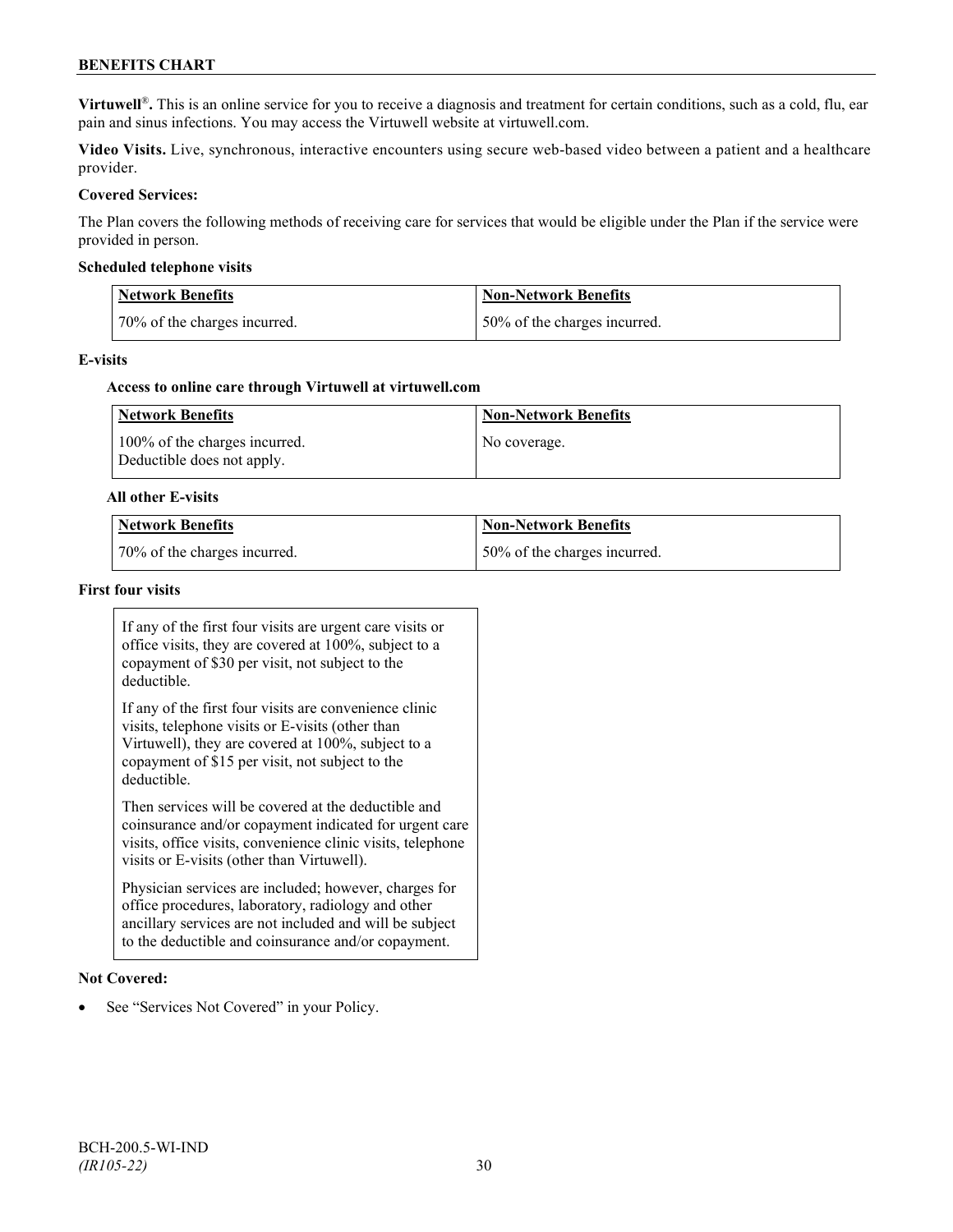## **TRANSPLANT SERVICES**

### **Applicable Definitions:**

**Autologous.** This is when the source of cells is from the individual's own marrow or stem cells.

**Allogeneic.** This is when the source of cells is from a related or unrelated donor's marrow or stem cells.

**Allogeneic Bone Marrow Transplant.** This is when the bone marrow is harvested from the related or unrelated donor and stored. The patient undergoes treatment which includes tumor ablation with high-dose chemotherapy and/or radiation. The bone marrow is reinfused (transplanted).

**Autologous Bone Marrow Transplant.** This is when the bone marrow is harvested from the individual and stored. The patient undergoes treatment which includes tumor ablation with high-dose chemotherapy and/or radiation. The bone marrow is reinfused (transplanted).

**Autologous/Allogeneic Stem Cell Support.** This is a treatment process that includes stem cell harvest from either bone marrow or peripheral blood, tumor ablation with high-dose chemotherapy and/or radiation, stem cell reinfusion, and related care. Autologous/allogeneic bone marrow transplantation and high dose chemotherapy with peripheral stem cell rescue/support are considered to be autologous/allogeneic stem cell support.

**Designated Transplant Center.** This is any health care provider, group or association of health care providers designated by us to provide services, supplies or drugs for specified transplants for our Insureds.

**Transplant Services.** This is transplantation (including retransplants) of the human organs or tissue listed below, including all related post-surgical treatment, follow-up care and drugs and multiple transplants for a related cause. Transplant services do not include other organ or tissue transplants or surgical implantation of mechanical devices functioning as a human organ, except surgical implantation of an FDA approved Ventricular Assist Device (VAD) or total artificial heart, functioning as a temporary bridge to heart transplantation.

Prior authorization is required prior to consultation to support coordination of care and benefits.

#### **Covered Services:**

We cover eligible transplant services (as defined above) while you are covered under your Policy. Transplants that will be considered for coverage are Limited to the following:

- Kidney transplants for end-stage disease.
- Cornea transplants for end-stage disease.
- Heart transplants for end-stage disease.
- Lung transplants or heart/lung transplants for: (1) primary pulmonary hypertension; (2) Eisenmenger's syndrome; (3) endstage pulmonary fibrosis; (4) alpha 1 antitrypsin disease; (5) cystic fibrosis; and (6) emphysema.
- Liver transplants for: (1) biliary atresia in children; (2) primary biliary cirrhosis; (3) post-acute viral infection (including hepatitis A, hepatitis B antigen e negative and hepatitis C) causing acute atrophy or post-necrotic cirrhosis; (4) primary sclerosing cholangitis; (5) alcoholic cirrhosis; and (6) hepatocellular carcinoma.
- Allogeneic bone marrow transplants or peripheral stem cell support associated with high dose chemotherapy for : (1) acute myelogenous leukemia; (2) acute lymphocytic leukemia; (3) chronic myelogenous leukemia; (4) severe combined immunodeficiency disease; (5) Wiskott-Aldrich syndrome; (6) aplastic anemia; (7) sickle cell anemia; (8) non-relapsed or relapsed non-Hodgkin's lymphoma; (9) multiple myeloma; and (10) testicular cancer.
- Autologous bone marrow transplants or peripheral stem cell support associated with high-dose chemotherapy for: (1) acute leukemia; (2) non-Hodgkin's lymphoma; (3) Hodgkin's disease; (4) Burkitt's lymphoma; (5) neuroblastoma; (6) multiple myeloma; (7) chronic myelogenous leukemia; and (8) non-relapsed non-Hodgkin's lymphoma.
- Pancreas transplants for simultaneous pancreas-kidney transplants for diabetes, pancreas after kidney, living related segmental simultaneous pancreas kidney transplantation and pancreas transplant alone.

To receive Network Benefits, charges for transplant services must be incurred at a Designated Transplant Center.

The transplant-related treatment provided, including expenses incurred for directly related donor services, shall be subject to and in accordance with the provisions, limitations, maximums and other terms of your Policy.